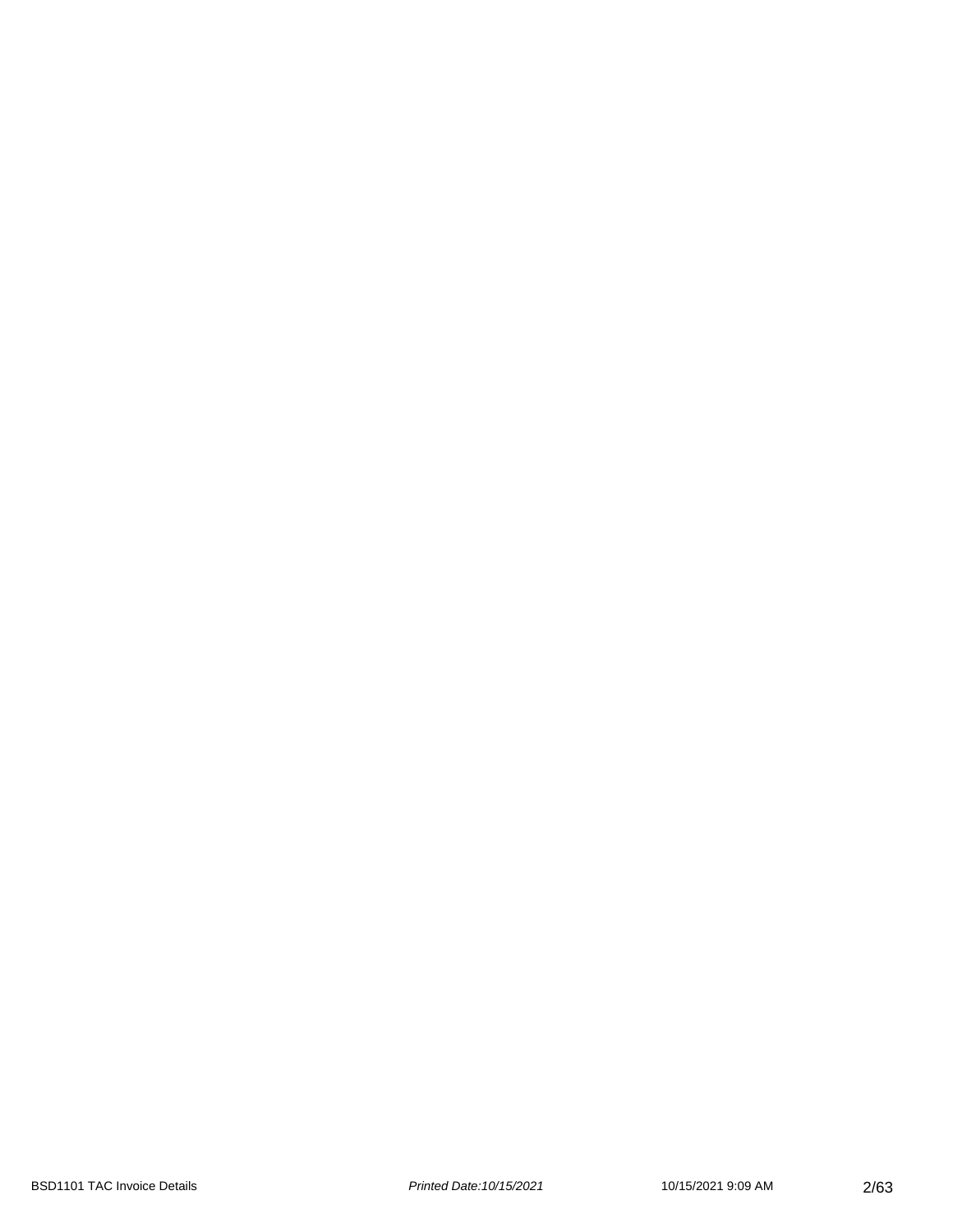

**County Bailey - 9**

| License<br>Primary<br><b>Type</b><br>(AIMS) | <b>Primary</b><br><b>Number</b><br>(AIMS) | License   License  <br>Type<br>(AIMS) | Licensel<br><b>Number</b><br>(AIMS) | License<br><b>Number</b><br>(Legacy) | <b>Validation</b><br>Number/<br>Local Ref Id/<br><b>Registry Number</b> | \$ State Feel | Charge | \$ Sur-1 \$ Late | \$5%<br><b>Feel County</b><br>Refund | \$Total<br><b>Amount</b> |
|---------------------------------------------|-------------------------------------------|---------------------------------------|-------------------------------------|--------------------------------------|-------------------------------------------------------------------------|---------------|--------|------------------|--------------------------------------|--------------------------|
|                                             |                                           |                                       |                                     | BF1131330                            | 10449                                                                   | 114.00        | 553.00 | 0.00             | 6.00                                 | 673.00                   |
|                                             |                                           |                                       | Total                               |                                      |                                                                         | 114.00        | 553.00 | 0.00             | 6.00                                 | 673.00                   |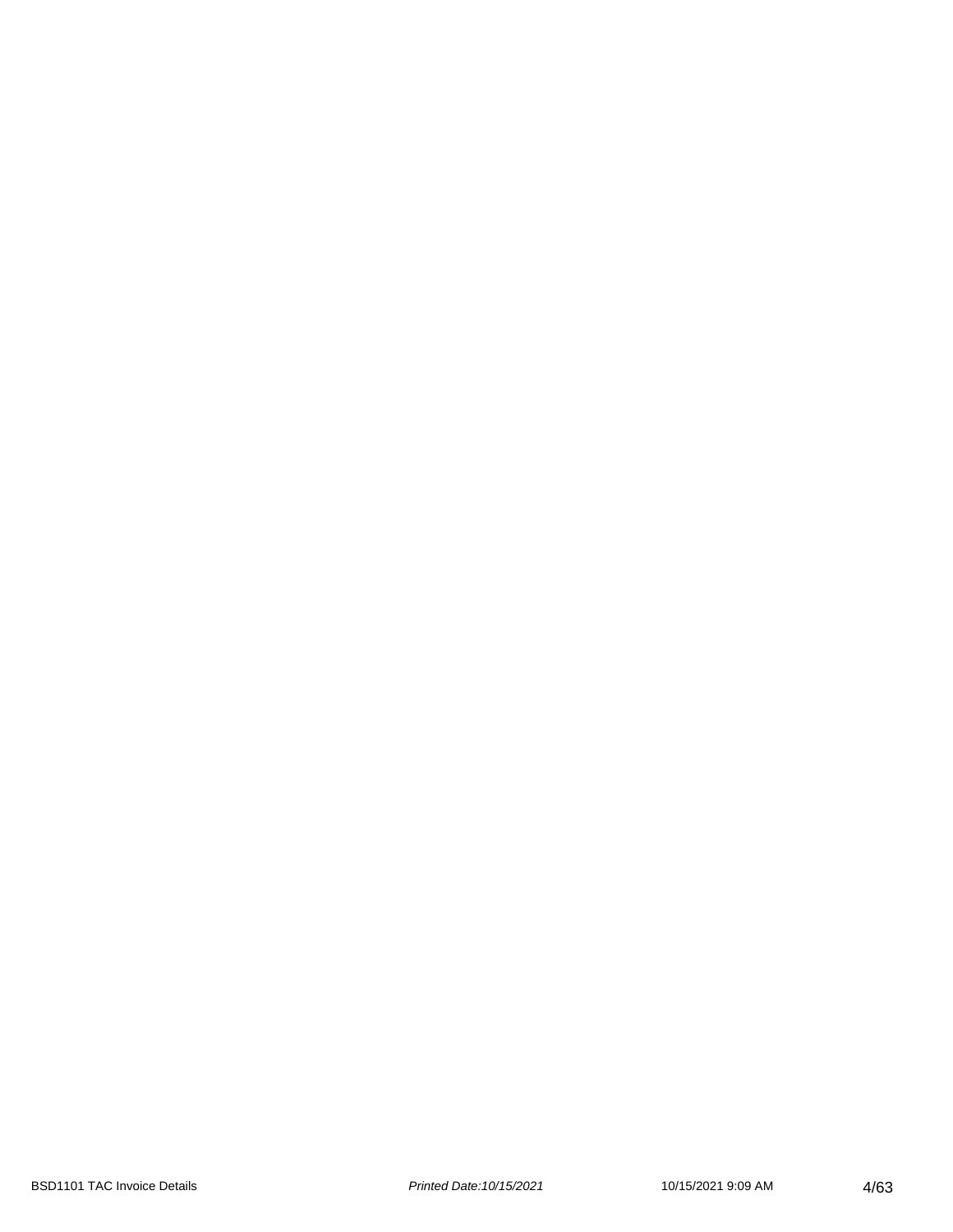

#### **TAC Invoiced Details Applications Approved during September 2021 County Bandera - 10**

| License<br>Primary<br><b>Type</b><br>(AIMS) | <b>Primary</b><br><b>Numberl</b><br>(AIMS) | Licensel License I<br>Type<br>(AIMS) | Licensel<br><b>Number</b><br>(AIMS) | License<br><b>Number</b><br>(Legacy) | <b>Validation</b><br>Number/<br>Local Ref Id/<br><b>Registry Number</b> | \$ State Feel | Chargel | \$ Sur-1 \$ Late | \$5%<br><b>Feel County</b><br>Refund | \$ Total<br><b>Amount</b> |
|---------------------------------------------|--------------------------------------------|--------------------------------------|-------------------------------------|--------------------------------------|-------------------------------------------------------------------------|---------------|---------|------------------|--------------------------------------|---------------------------|
|                                             |                                            | <b>BG</b>                            | 105300146                           | BG988994                             | 516881                                                                  | 332.50        | 553.00  | 100.00           | 17.50                                | 1.003.00                  |
|                                             |                                            |                                      | Total                               |                                      |                                                                         | 332.50        | 553.00  | 100.00           | 17.50                                | 1,003.00                  |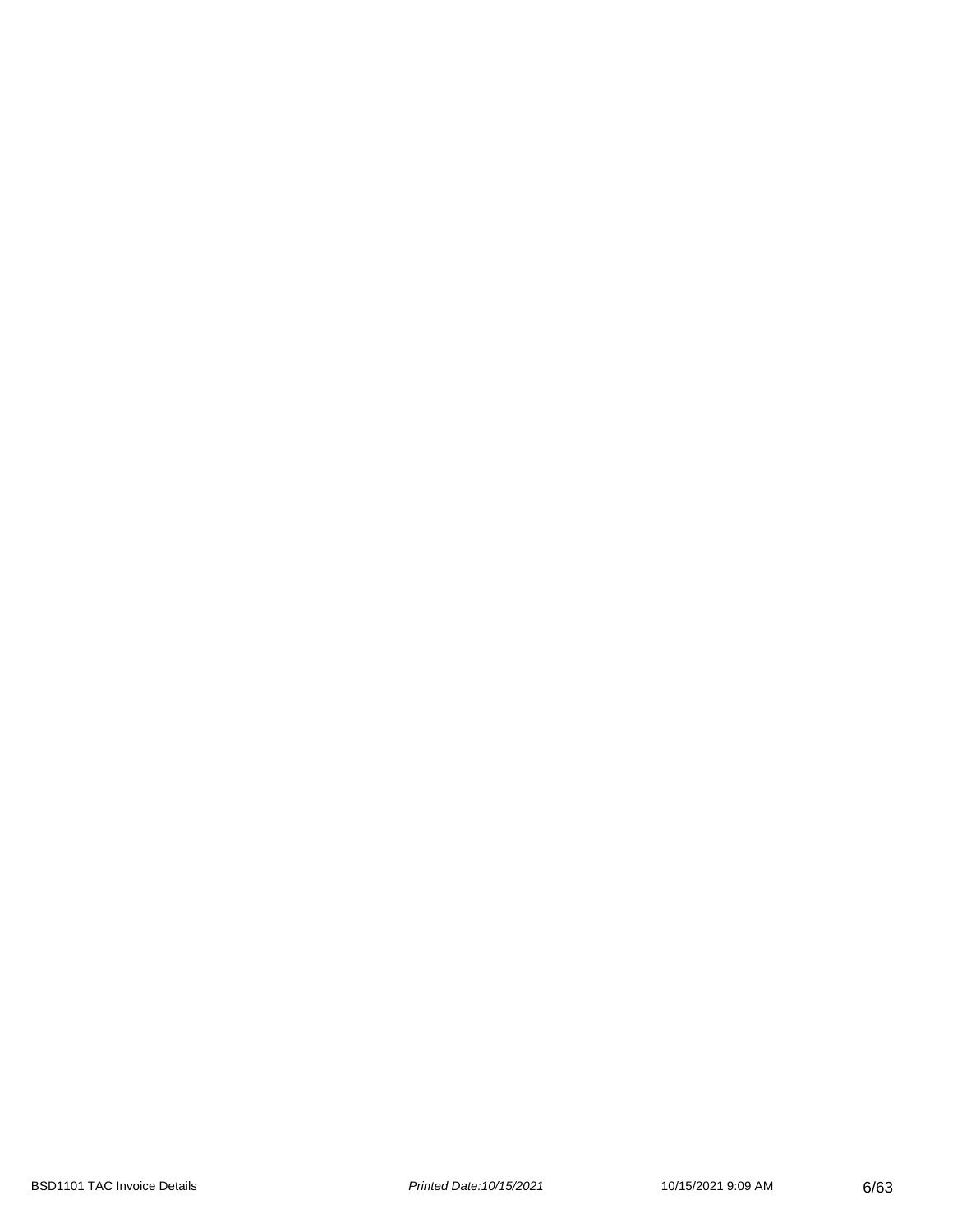

#### **TAC Invoiced Details Applications Approved during September 2021 County Bastrop - 11**

| License<br>Primary<br>Type<br>(AIMS) | <b>Primary</b><br><b>Numberl</b><br>(AIMS) | Licensel License I<br>Type<br>(AIMS) | Licensel<br><b>Number</b><br>(AIMS) | License<br><b>Number</b><br>(Legacy) | <b>Validation</b><br>Number/<br>Local Ref Id/<br><b>Registry Number</b> | \$ State Fee | <b>Charge</b> | \$ Sur-1 \$ Late | \$5%<br><b>Feel County</b><br>Refund | \$ Total<br><b>Amount</b> |
|--------------------------------------|--------------------------------------------|--------------------------------------|-------------------------------------|--------------------------------------|-------------------------------------------------------------------------|--------------|---------------|------------------|--------------------------------------|---------------------------|
|                                      |                                            | <b>BG</b>                            |                                     | 106325376 BG1064483                  | 500118                                                                  | 332.50       | 553.00        | 100.00           | 17.50                                | 1.003.00                  |
|                                      |                                            |                                      | Total                               |                                      |                                                                         | 332.50       | 553.00        | 100.00           | 17.50                                | 1,003.00                  |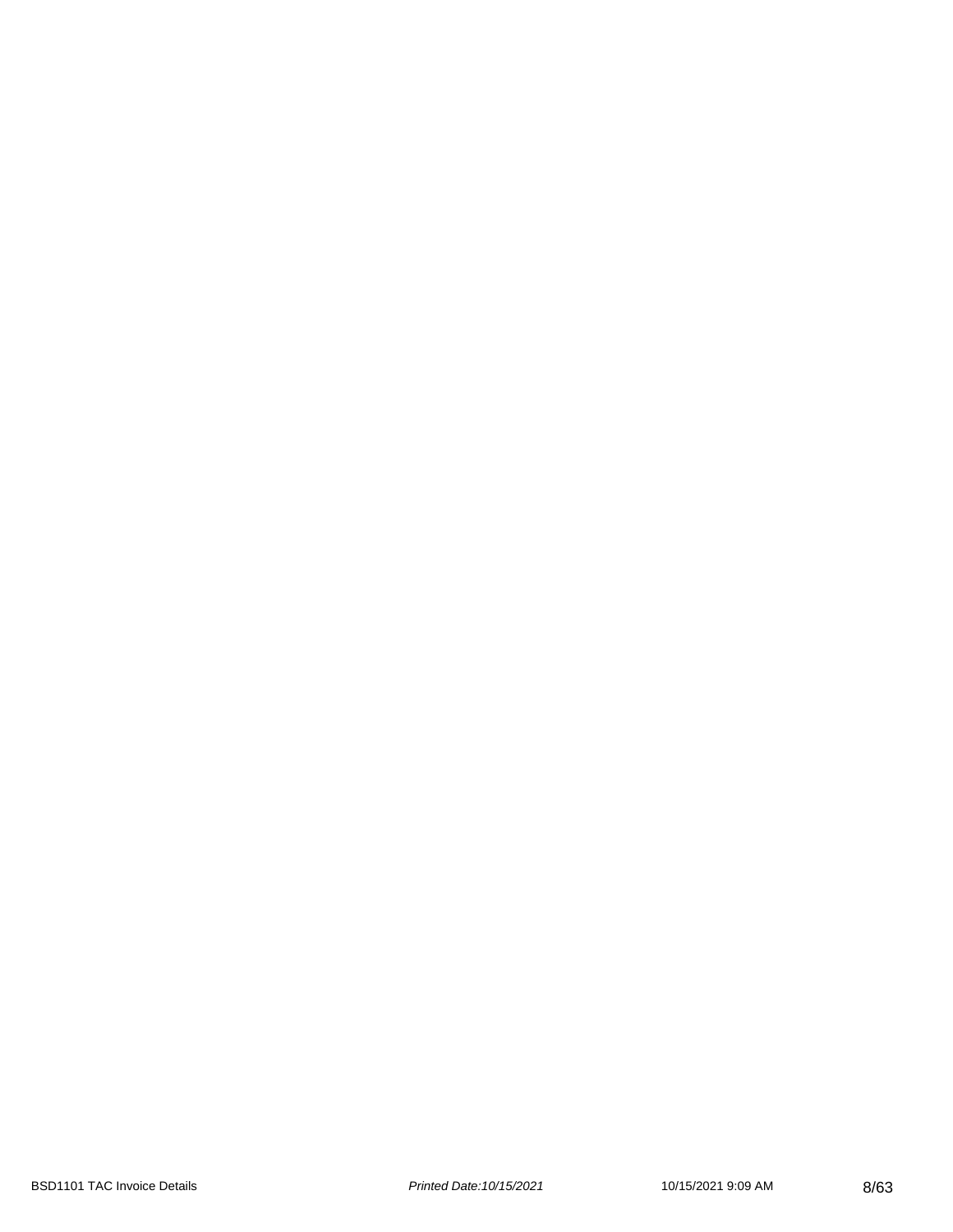

**County Bell - 14**

| License<br>Primary<br>Type<br>(AIMS) | <b>Primary</b><br><b>Number</b><br>(AIMS) | <b>License   License</b><br>Type<br>(AIMS) | License<br><b>Number</b><br>(AIMS) | License<br><b>Number</b><br>(Legacy) | <b>Validation</b><br>Number/<br>Local Ref Id/<br><b>Registry Number</b> | \$ State Feel | Charge | \$ Sur-1 \$ Late | \$5%<br><b>Feel County</b><br>Refund | \$ Total<br><b>Amount</b> |
|--------------------------------------|-------------------------------------------|--------------------------------------------|------------------------------------|--------------------------------------|-------------------------------------------------------------------------|---------------|--------|------------------|--------------------------------------|---------------------------|
|                                      |                                           | <b>BQ</b>                                  | 104492509                          | BQ918960                             | 127718                                                                  | 114.00        | 553.00 | 0.00             | 6.00                                 | 673.00                    |
|                                      |                                           |                                            | Total                              |                                      |                                                                         | 114.00        | 553.00 | 0.00             | 6.00                                 | 673.00                    |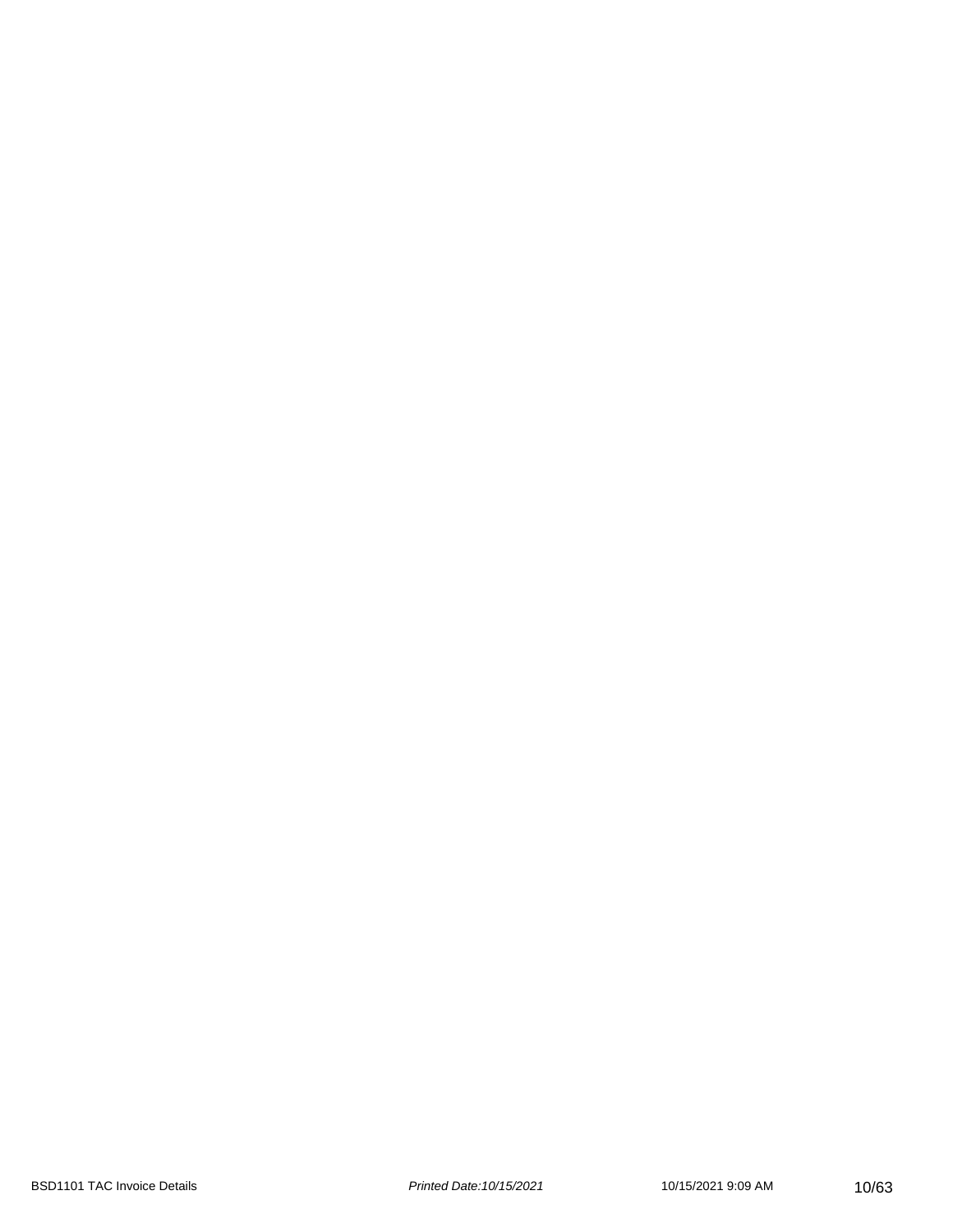

#### **TAC Invoiced Details Applications Approved during September 2021 County Bexar - 15**

| License<br>Primary<br>Type<br>(AIMS) | Primary<br><b>Number</b><br>(AIMS) | Licensel License<br><b>Type</b><br>(AIMS) | License<br><b>Number</b><br>(AIMS) | License<br><b>Number</b><br>(Legacy) | Validation<br>Number/<br>Local Ref Id/<br><b>Registry Number</b> | \$ State Fee | \$ Sur-<br>Charge | \$ Late<br><b>Fee</b> | \$5%<br>County<br>Refund | \$Total<br><b>Amount</b> |
|--------------------------------------|------------------------------------|-------------------------------------------|------------------------------------|--------------------------------------|------------------------------------------------------------------|--------------|-------------------|-----------------------|--------------------------|--------------------------|
|                                      |                                    | <b>BQ</b>                                 | 101420015                          | BQ668758                             | 500028                                                           | 114.00       | 553.00            | 100.00                | 6.00                     | 773.00                   |
|                                      |                                    | <b>BG</b>                                 | 106332072                          | BG1065311                            | 500030                                                           | 1,425.00     | 553.00            | 0.00                  | 75.00                    | 2,053.00                 |
|                                      |                                    | <b>BG</b>                                 | 105339353                          | BG990217                             | 500117                                                           | 1,425.00     | 553.00            | 100.00                | 75.00                    | 2,153.00                 |
|                                      |                                    | <b>BG</b>                                 | 102455151                          | BG748658                             | 514695                                                           | 1,425.00     | 553.00            | 0.00                  | 75.00                    | 2,053.00                 |
| <b>BG</b>                            | 102455151                          |                                           |                                    | BL748658                             | 514695                                                           | 475.00       | 327.00            | 0.00                  | 25.00                    | 827.00                   |
|                                      |                                    | <b>BQ</b>                                 | 100109039                          | BQ135916                             | 517669                                                           | 114.00       | 553.00            | 0.00                  | 6.00                     | 673.00                   |
|                                      |                                    | <b>BQ</b>                                 | 100061096                          | BQ208348                             | 517669                                                           | 114.00       | 553.00            | 0.00                  | 6.00                     | 673.00                   |
|                                      |                                    | <b>BQ</b>                                 | 100035446                          | BQ208624                             | 517669                                                           | 114.00       | 553.00            | 0.00                  | 6.00                     | 673.00                   |
|                                      |                                    | BQ                                        | 100068122                          | BQ208625                             | 517669                                                           | 114.00       | 553.00            | 0.00                  | 6.00                     | 673.00                   |
|                                      |                                    | BQ                                        | 100110347                          | BQ208627                             | 517669                                                           | 114.00       | 553.00            | 0.00                  | 6.00                     | 673.00                   |
|                                      |                                    | <b>BQ</b>                                 | 100112735                          | BQ243989                             | 517669                                                           | 114.00       | 553.00            | 0.00                  | 6.00                     | 673.00                   |
|                                      |                                    | BQ                                        | 100109043                          | BQ244008                             | 517669                                                           | 114.00       | 553.00            | 0.00                  | 6.00                     | 673.00                   |
|                                      |                                    |                                           | <b>Total</b>                       |                                      |                                                                  | 5,662.00     | 6,410.00          | 200.00                | 298.00                   | 12,570.00                |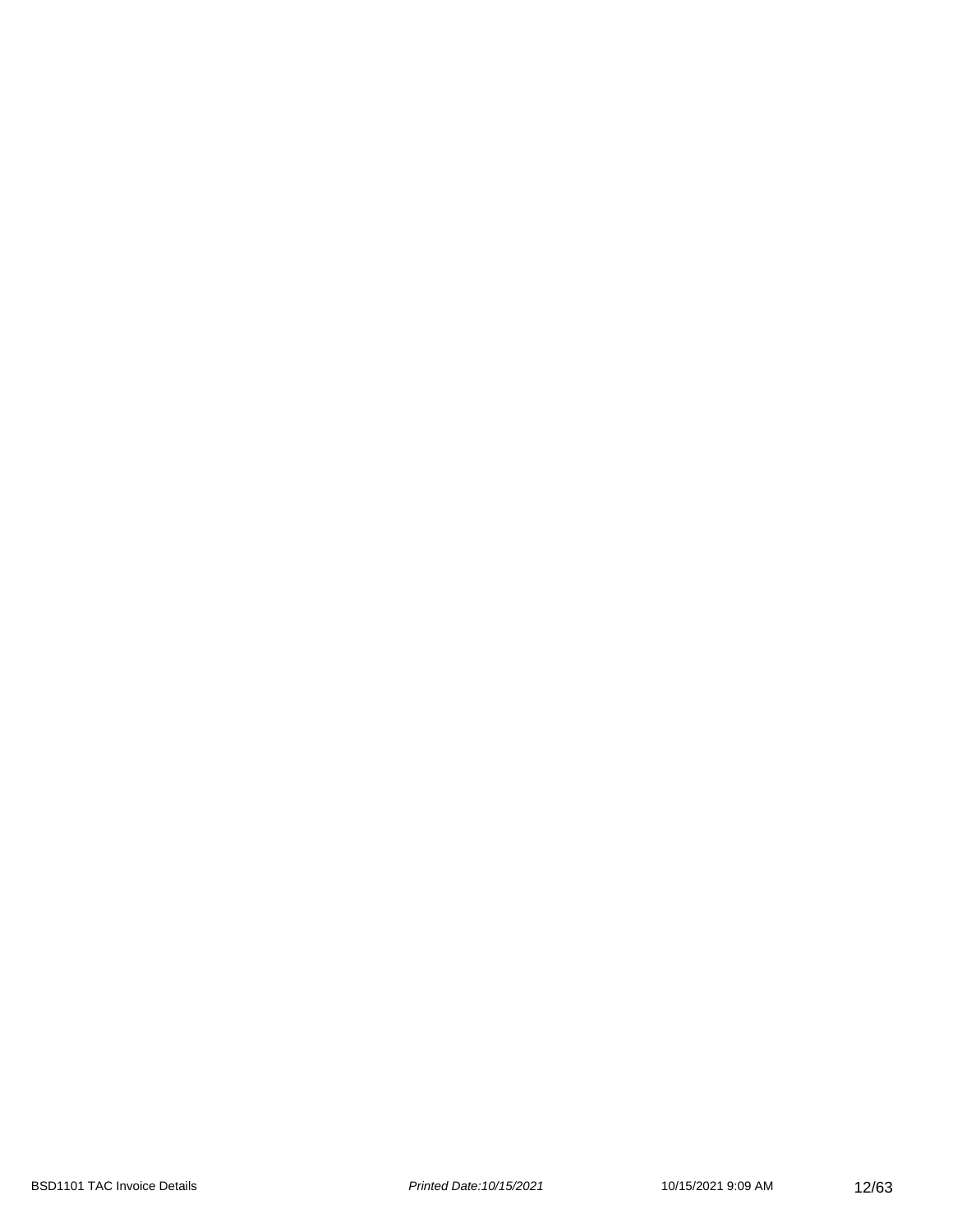

**County Brazos - 21**

| License<br>Primary<br><b>Type</b><br>(AIMS) | <b>Primary</b><br><b>Number</b><br>(AIMS) | License   License  <br>Type<br>(AIMS) | License<br><b>Number</b><br>(AIMS) | License<br><b>Number</b><br>(Legacy) | <b>Validation</b><br>Number/<br>Local Ref Id/<br><b>Registry Number</b> | \$ State Feel | Charge | \$ Sur-1 \$ Late | \$5%<br><b>Feel County</b><br>Refundl | \$ Total<br>Amount |
|---------------------------------------------|-------------------------------------------|---------------------------------------|------------------------------------|--------------------------------------|-------------------------------------------------------------------------|---------------|--------|------------------|---------------------------------------|--------------------|
|                                             |                                           | <b>BG</b>                             | 105383768                          | BG992816                             | 500334                                                                  | 332.50        | 553.00 | 100.00           | 17.50                                 | 1,003.00           |
|                                             |                                           |                                       | Total                              |                                      |                                                                         | 332.50        | 553.00 | 100.00           | 17.50                                 | 1,003.00           |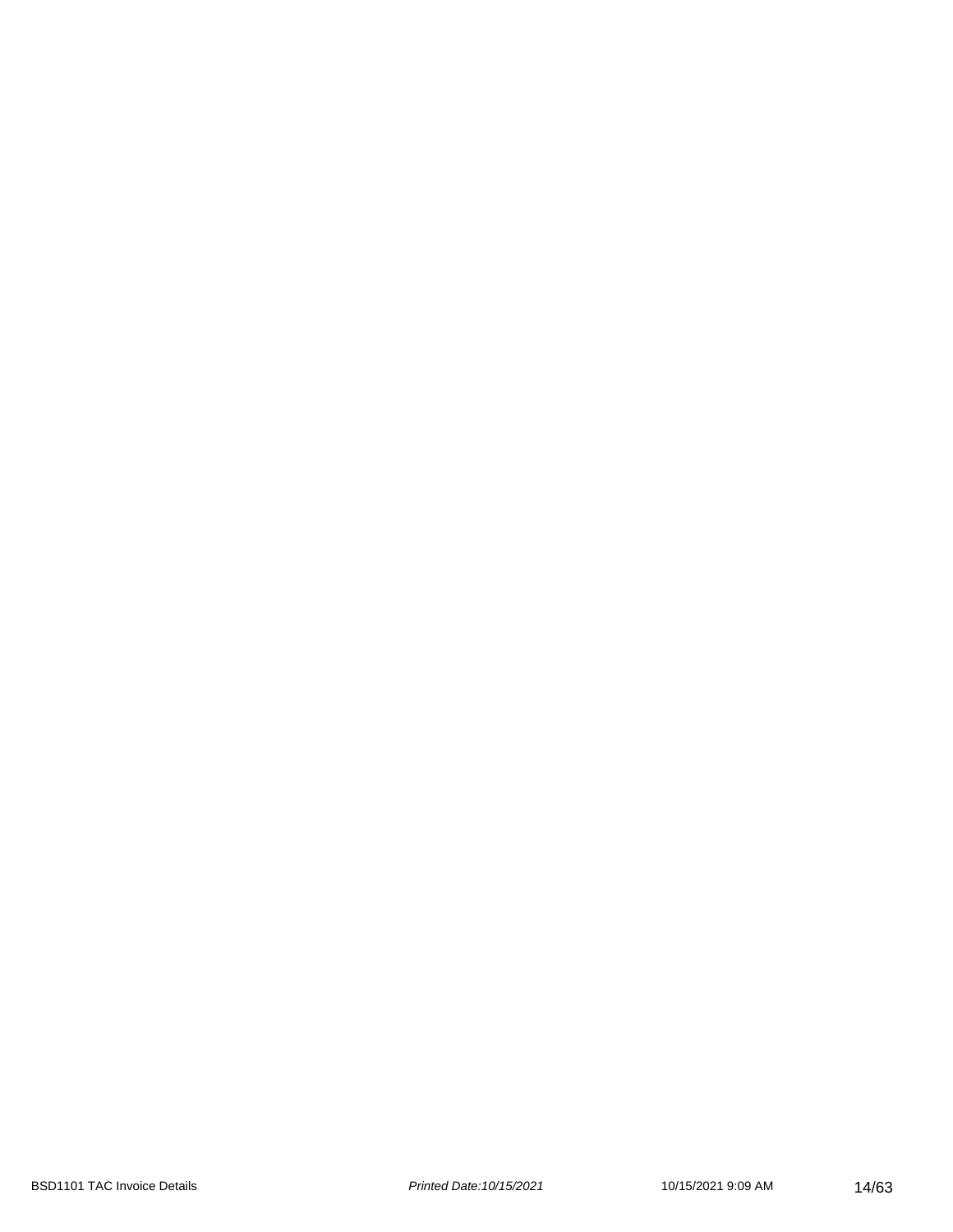

#### **TAC Invoiced Details Applications Approved during September 2021 County Burnet - 27**

| License<br>Primary<br>Type<br>(AIMS) | <b>Primary</b><br><b>Number</b><br>(AIMS) | Licensel License I<br>Type<br>(AIMS) | Licensel<br><b>Number</b><br>(AIMS) | License<br><b>Number</b><br>(Legacy) | <b>Validation</b><br>Number/<br>Local Ref Id/<br><b>Registry Number</b> | \$ State Feel | Chargel | \$ Sur-1 \$ Late | \$5%<br><b>Feel County</b><br>Refund | \$ Total<br><b>Amount</b> |
|--------------------------------------|-------------------------------------------|--------------------------------------|-------------------------------------|--------------------------------------|-------------------------------------------------------------------------|---------------|---------|------------------|--------------------------------------|---------------------------|
|                                      |                                           | <b>BF</b>                            | 103621278                           | BF845669                             | 512381                                                                  | 114.00        | 553.00  | 0.00             | 6.00                                 | 673.00                    |
|                                      |                                           |                                      | Total                               |                                      |                                                                         | 114.00        | 553.00  | 0.00             | 6.00                                 | 673.00                    |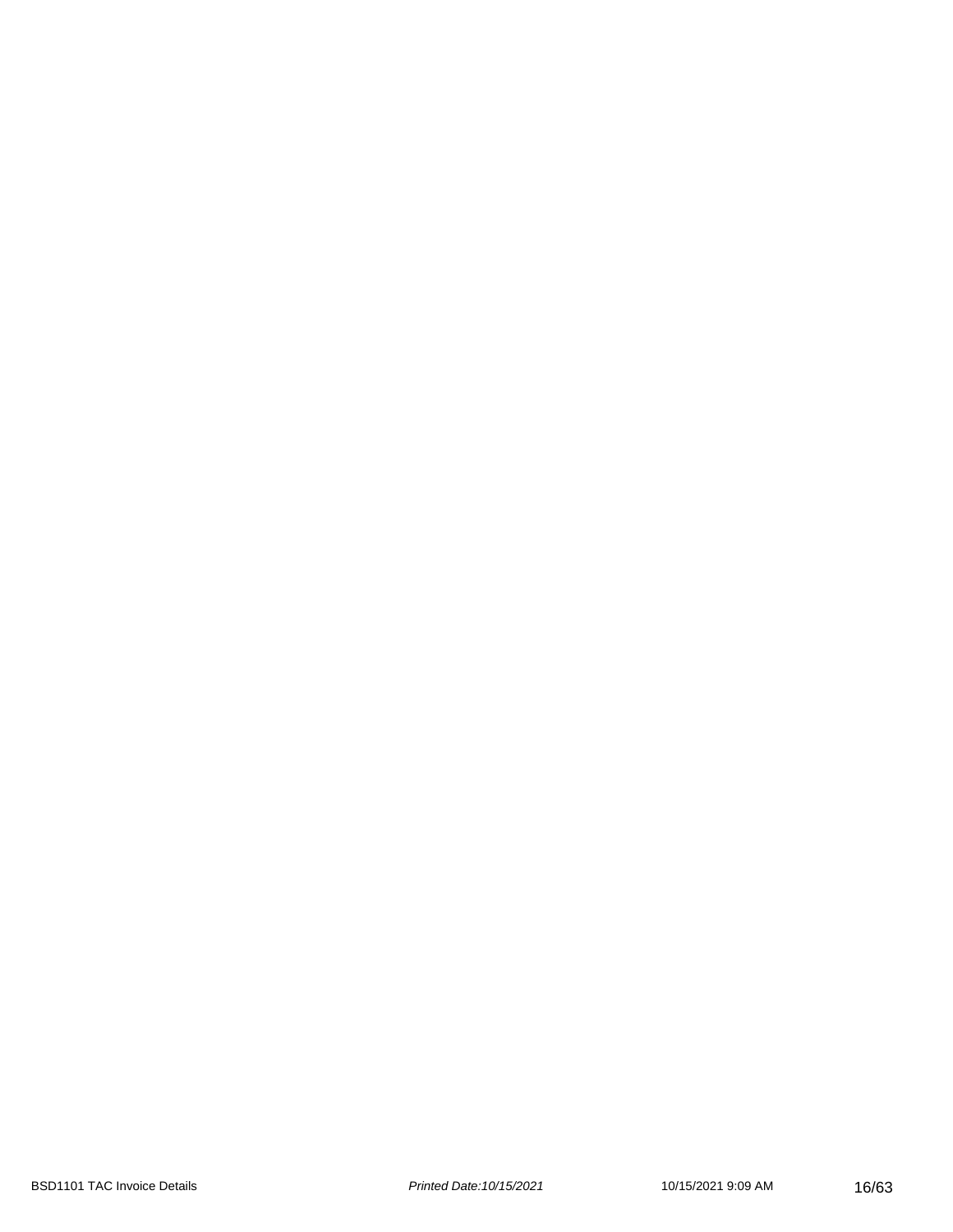

**County Cameron - 31**

| License<br>Primary<br>Type<br>(AIMS) | <b>Primary</b><br><b>Number</b><br>(AIMS) | License   License  <br>Type<br>(AIMS) | License<br><b>Numberl</b><br>(AIMS) | License<br><b>Number</b><br>(Legacy) | <b>Validation</b><br>Number/<br>Local Ref Id/<br><b>Registry Number</b> | \$ State Feel | Charge | \$ Sur-1 \$ Late | \$5%<br><b>Feel County</b><br>Refund | \$ Total<br>Amount |
|--------------------------------------|-------------------------------------------|---------------------------------------|-------------------------------------|--------------------------------------|-------------------------------------------------------------------------|---------------|--------|------------------|--------------------------------------|--------------------|
|                                      |                                           | <b>BG</b>                             |                                     | 106340761 BG1064826                  | 500172                                                                  | 332.50        | 553.00 | 100.00           | 17.50                                | 1,003.00           |
|                                      |                                           |                                       | Total                               |                                      |                                                                         | 332.50        | 553.00 | 100.00           | 17.50                                | 1,003.00           |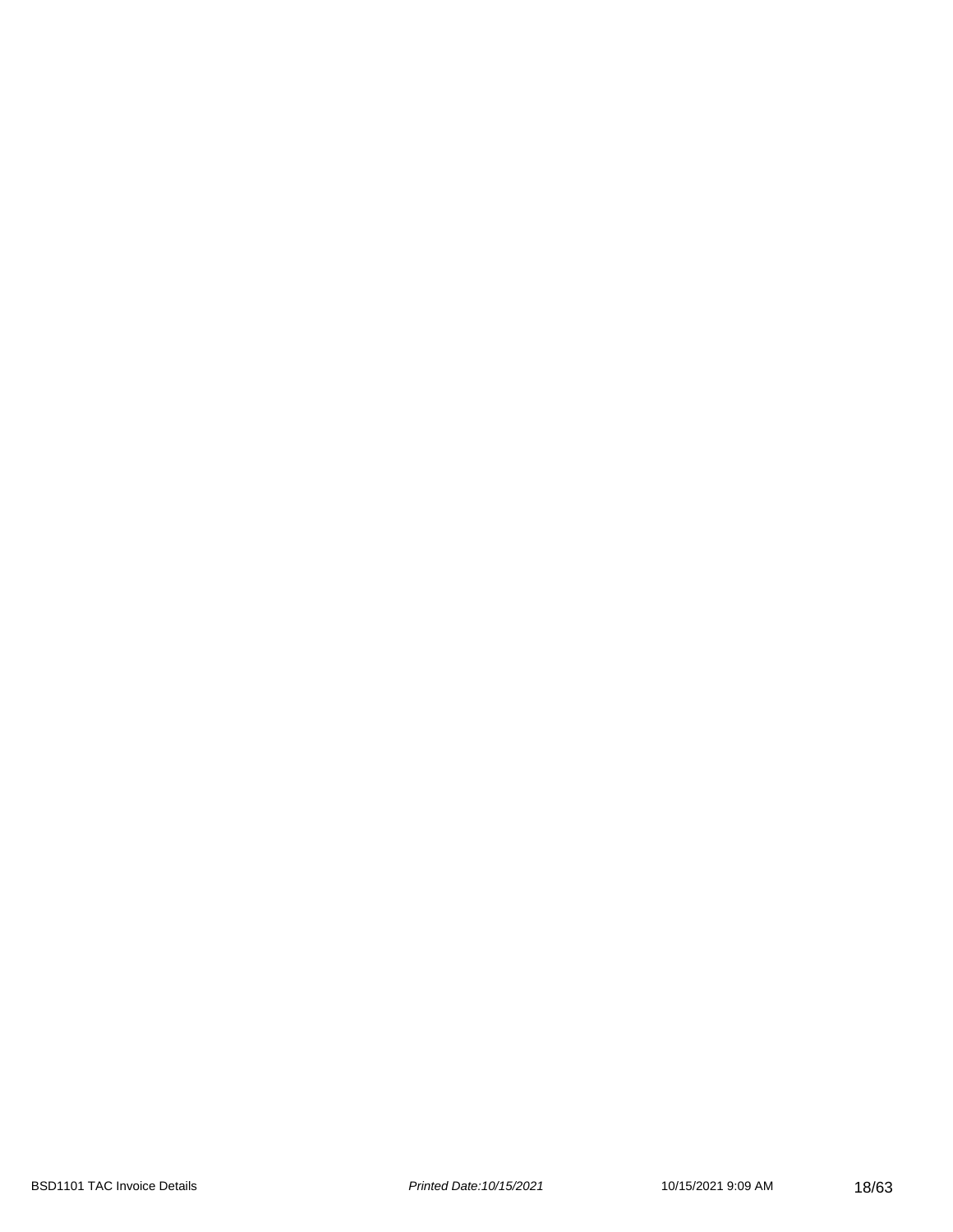

**County Comal - 46**

| License<br>Primary<br>Type<br>(AIMS) | <b>Primary</b><br><b>Number</b><br>(AIMS) | Licensel License<br>Type<br>(AIMS) | License'<br><b>Numberl</b><br>(AIMS) | License<br><b>Number</b><br>(Legacy) | <b>Validation</b><br>Number/<br>Local Ref Id/<br><b>Registry Number</b> | \$ State Feel | Charge | \$ Sur-1 \$ Late | \$5%<br><b>Feel County</b><br>Refund | \$ Total<br><b>Amount</b> |
|--------------------------------------|-------------------------------------------|------------------------------------|--------------------------------------|--------------------------------------|-------------------------------------------------------------------------|---------------|--------|------------------|--------------------------------------|---------------------------|
|                                      |                                           | <b>BG</b>                          |                                      | 105875252 BG1030604                  | 503427                                                                  | 332.50        | 553.00 | 0.00             | 17.50                                | 903.00                    |
|                                      |                                           |                                    | Total                                |                                      |                                                                         | 332.50        | 553.00 | 0.00             | 17.50                                | 903.00                    |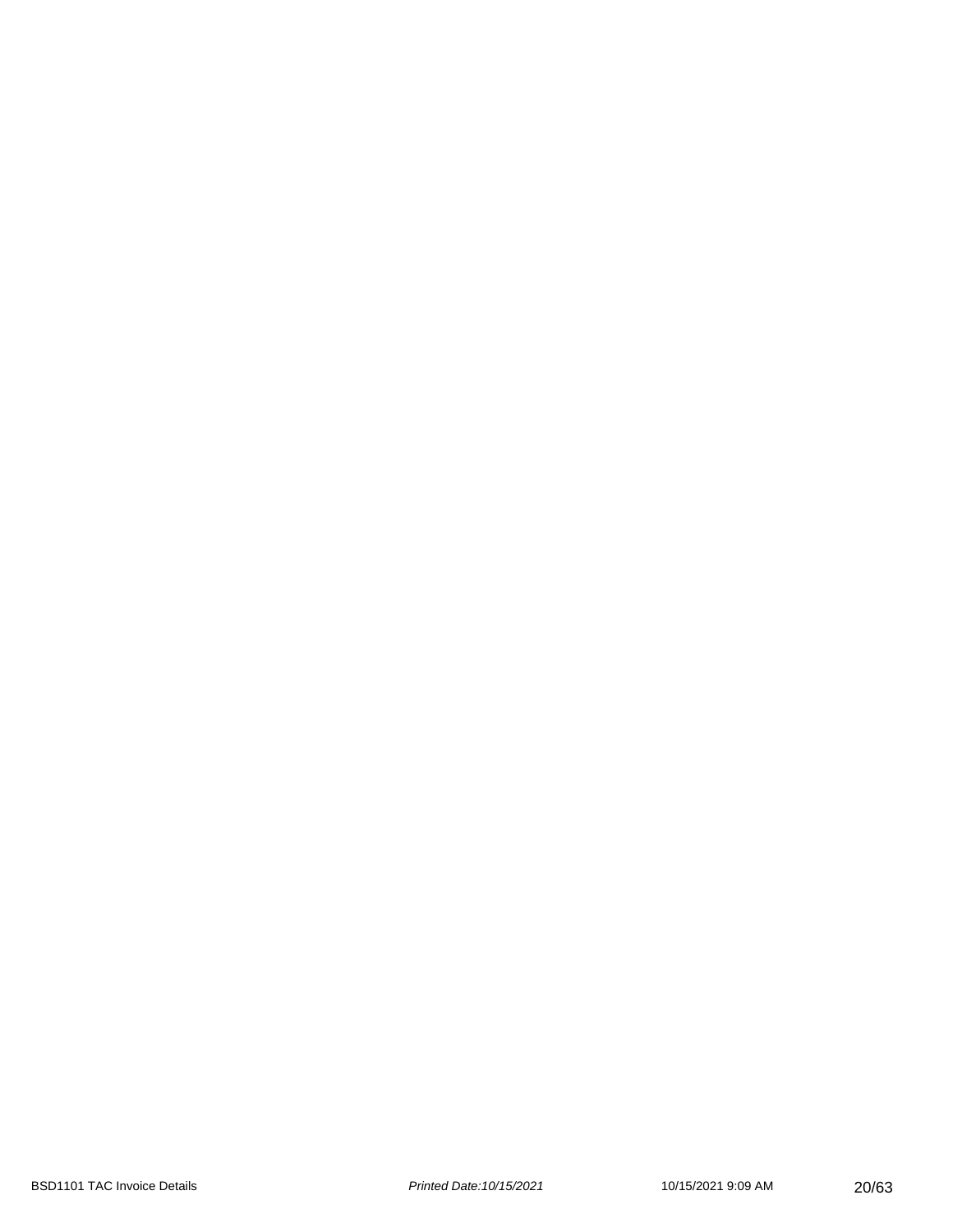

**County Cooke - 49**

| License<br>Primary<br>Type<br>(AIMS) | <b>Primary</b><br><b>Number</b><br>(AIMS) | <b>License   License</b><br>Type<br>(AIMS) | License<br><b>Number</b><br>(AIMS) | License<br><b>Number</b><br>(Legacy) | <b>Validation</b><br>Number/<br>Local Ref Id/<br><b>Registry Number</b> | \$ State Feel | Charge | \$ Sur-1 \$ Late | \$5%<br><b>Feel County</b><br>Refund | \$ Total<br><b>Amount</b> |
|--------------------------------------|-------------------------------------------|--------------------------------------------|------------------------------------|--------------------------------------|-------------------------------------------------------------------------|---------------|--------|------------------|--------------------------------------|---------------------------|
|                                      |                                           | <b>BG</b>                                  |                                    | 105978718 BG1037599                  | 514354                                                                  | 332.50        | 553.00 | 0.00             | 17.50                                | 903.00                    |
|                                      |                                           |                                            | Total                              |                                      |                                                                         | 332.50        | 553.00 | 0.00             | 17.50                                | 903.00                    |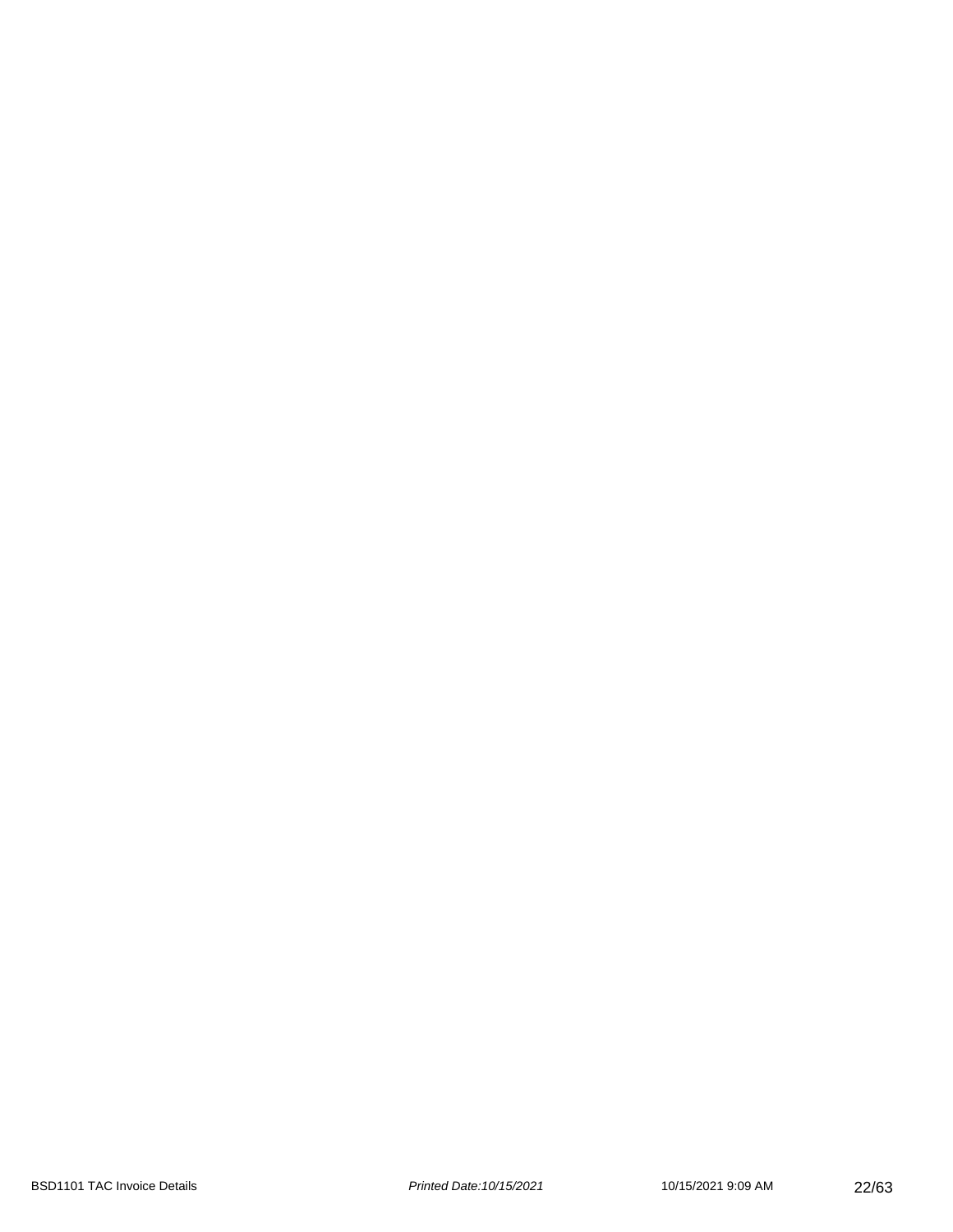

#### **TAC Invoiced Details Applications Approved during September 2021 County Dallas - 57**

| License<br><b>Primary</b><br>Type<br>(AIMS) | Primary!<br><b>Number</b><br>(AIMS) | Licensel License<br>Type<br>(AIMS) | <b>License!</b><br><b>Number</b><br>(AIMS) | License<br><b>Number</b><br>(Legacy) | <b>Validation</b><br>Number/<br>Local Ref Id/<br><b>Registry Number</b> | \$ State Fee | <b>Charge</b> | \$ Sur-   \$ Late<br>Feel | \$5%<br>County<br>Refund | \$ Total<br>Amount |
|---------------------------------------------|-------------------------------------|------------------------------------|--------------------------------------------|--------------------------------------|-------------------------------------------------------------------------|--------------|---------------|---------------------------|--------------------------|--------------------|
|                                             |                                     | BG                                 | 104445817                                  | BG918769                             | 127679                                                                  | 1,425.00     | 553.00        | 100.00                    | 75.00                    | 2,153.00           |
|                                             |                                     |                                    |                                            | BF918841                             | 127730                                                                  | 114.00       | 553.00        | 100.00                    | 6.00                     | 773.00             |
|                                             |                                     | BQ                                 | 104415762                                  | BQ917007                             | 500116                                                                  | 114.00       | 553.00        | 100.00                    | 6.00                     | 773.00             |
|                                             |                                     | <b>BG</b>                          | 106151657                                  | BG1051634                            | 512106                                                                  | 1.425.00     | 553.00        | 100.00 l                  | 75.00                    | 2,153.00           |
|                                             |                                     |                                    | Total                                      |                                      |                                                                         | 3,078.00     | 2.212.00      | 400.00                    | 162.00                   | 5,852.00           |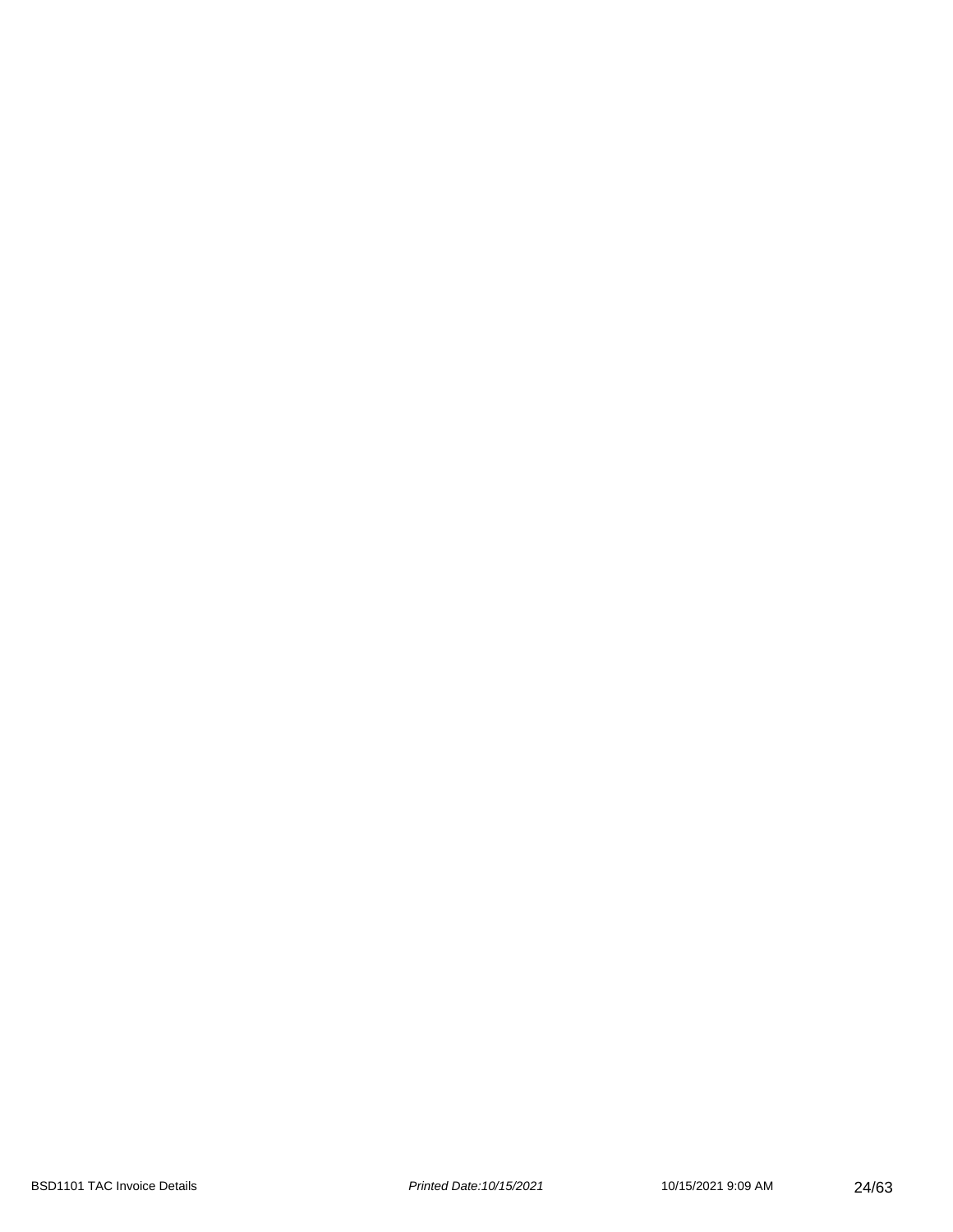

#### **TAC Invoiced Details Applications Approved during September 2021 County Denton - 61**

| License<br>Primary<br>Type<br>(AIMS) | <b>Primary</b><br>Number<br>(AIMS) | Licensel License I<br>Type<br>(AIMS) | License<br><b>Number</b><br>(AIMS) | License<br><b>Number</b><br>(Legacy) | Validation<br>Number/<br>Local Ref Id/<br><b>Registry Number</b> | \$ State Fee | Charge | \$ Sur-1 \$ Late | \$5%<br><b>Feel County</b><br>Refund | \$ Total<br><b>Amount</b> |
|--------------------------------------|------------------------------------|--------------------------------------|------------------------------------|--------------------------------------|------------------------------------------------------------------|--------------|--------|------------------|--------------------------------------|---------------------------|
| <b>BB</b>                            | 104876821                          | <b>BC</b>                            | 200035423                          |                                      | 458Alom6CKGpsOn                                                  | 1.500.00     |        |                  | 75.00                                | 1.575.00                  |
|                                      |                                    |                                      | Total                              |                                      |                                                                  | 1.500.00     |        |                  | 75.00                                | 1,575.00                  |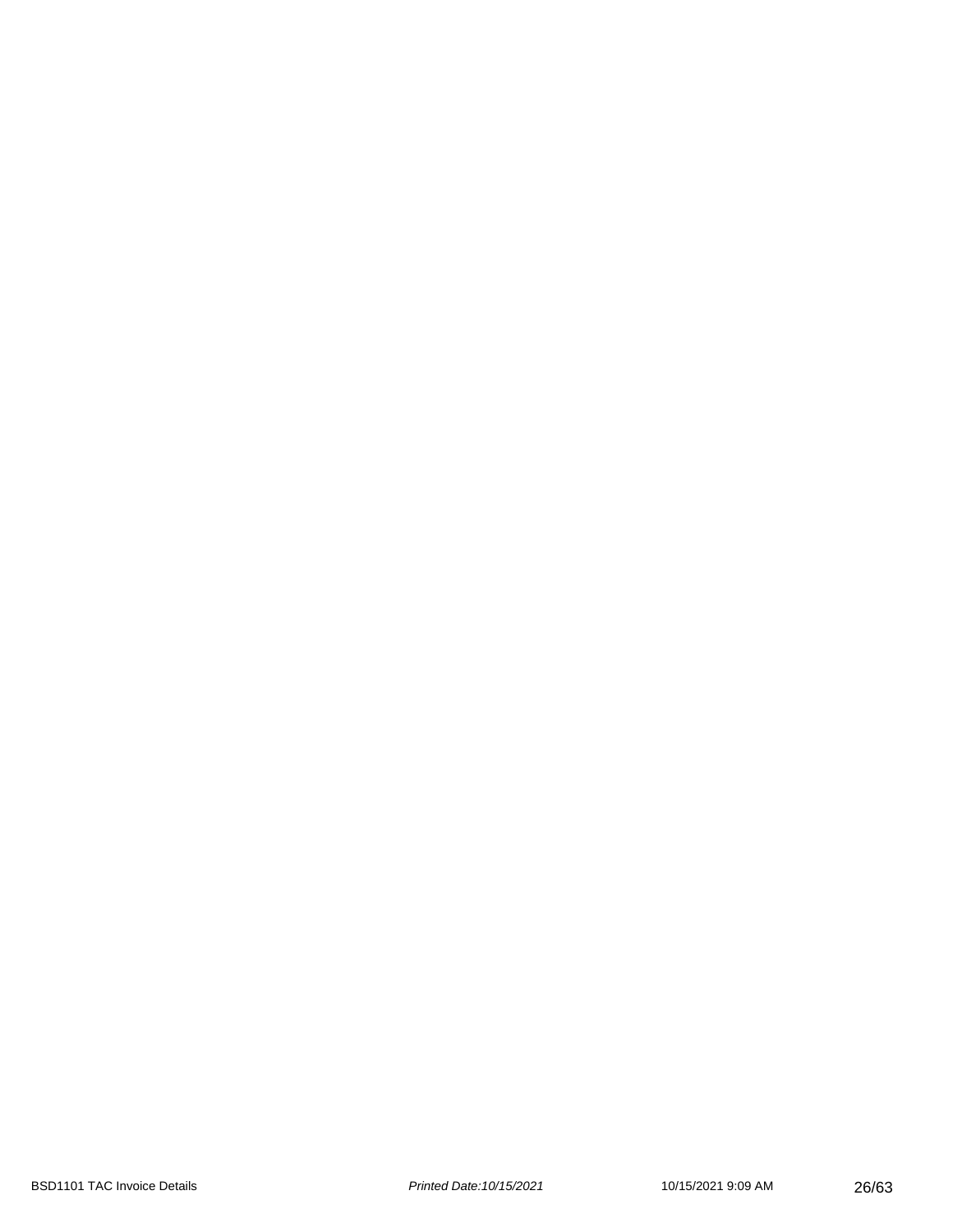

**County Fort Bend - 79**

| License<br>Primary<br>Type<br>(AIMS) | Primary<br><b>Number</b><br>(AIMS) | License License<br>Type<br>(AIMS) | License<br><b>Number</b><br>(AIMS) | License<br><b>Number</b><br>(Legacy) | <b>Validation</b><br>Number/<br>Local Ref Id/<br><b>Registry Number</b> | \$ State Feel | Charge | \$ Sur-1 \$ Late | \$5%<br><b>Feel County</b><br>Refund | \$ Total<br><b>Amount</b> |
|--------------------------------------|------------------------------------|-----------------------------------|------------------------------------|--------------------------------------|-------------------------------------------------------------------------|---------------|--------|------------------|--------------------------------------|---------------------------|
|                                      |                                    | <b>BG</b>                         |                                    | 106292099 BG1062064                  | 516767                                                                  | 332.50        | 553.00 | 100.00           | 17.50                                | 1,003.00                  |
|                                      |                                    |                                   | Total                              |                                      |                                                                         | 332.50        | 553.00 | 100.00           | 17.50                                | 1,003.00                  |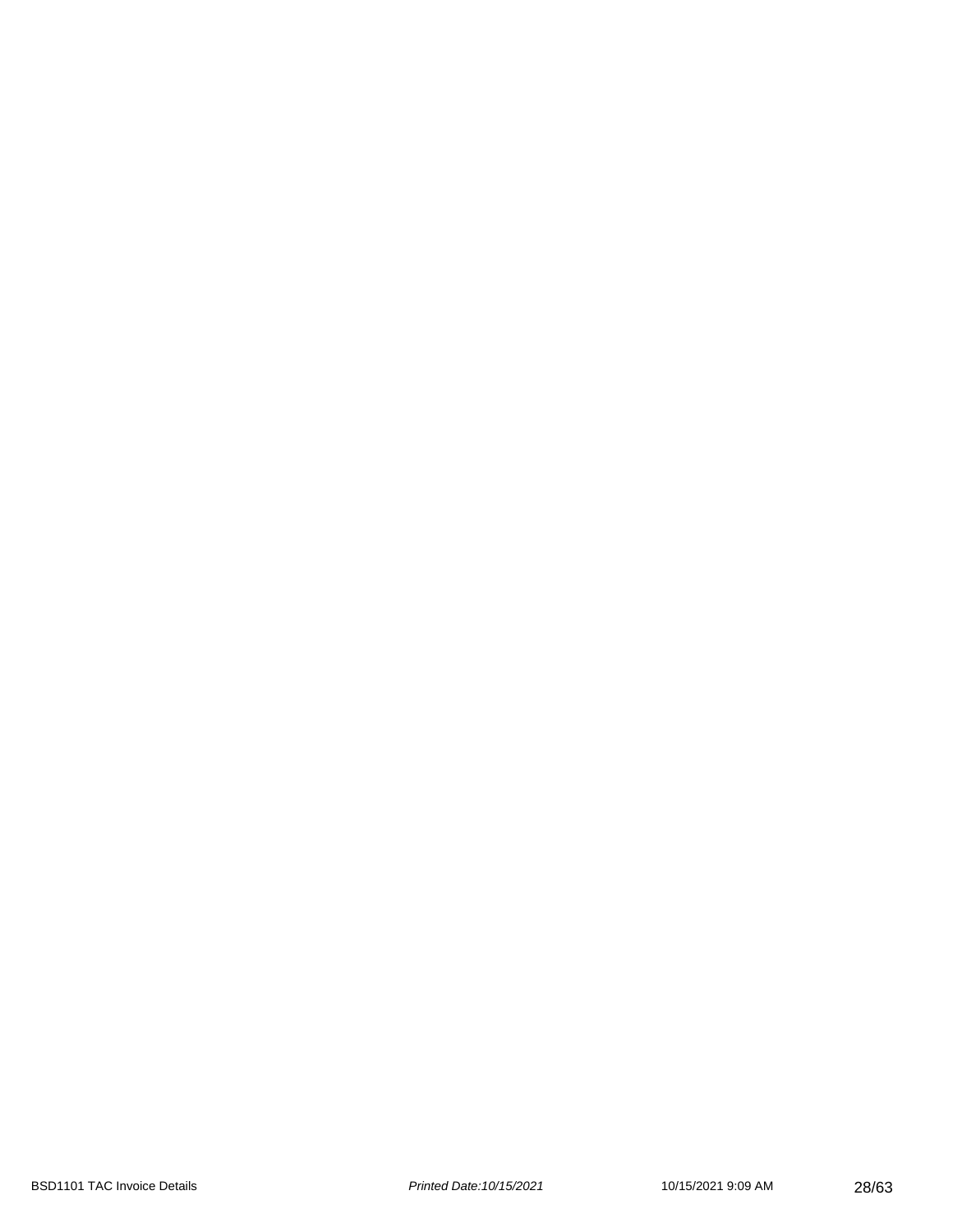

**County Galveston - 84**

| License<br>Primary<br>Type<br>(AIMS) | <b>Primary</b><br><b>Number</b><br>(AIMS) | <b>License   License</b><br>Type<br>(AIMS) | License<br><b>Number</b><br>(AIMS) | License<br><b>Number</b><br>(Legacy) | <b>Validation</b><br>Number/<br>Local Ref Id/<br><b>Registry Number</b> | \$ State Feel | Charge | \$ Sur-1 \$ Late | \$5%<br><b>Feel County</b><br>Refund | \$ Total<br><b>Amount</b> |
|--------------------------------------|-------------------------------------------|--------------------------------------------|------------------------------------|--------------------------------------|-------------------------------------------------------------------------|---------------|--------|------------------|--------------------------------------|---------------------------|
|                                      |                                           | <b>BG</b>                                  | 104815715                          | BG949785                             | 100006                                                                  | 332.50        | 553.00 | 0.00             | 17.50                                | 903.00                    |
|                                      |                                           |                                            | Total                              |                                      |                                                                         | 332.50        | 553.00 | 0.00             | 17.50                                | 903.00                    |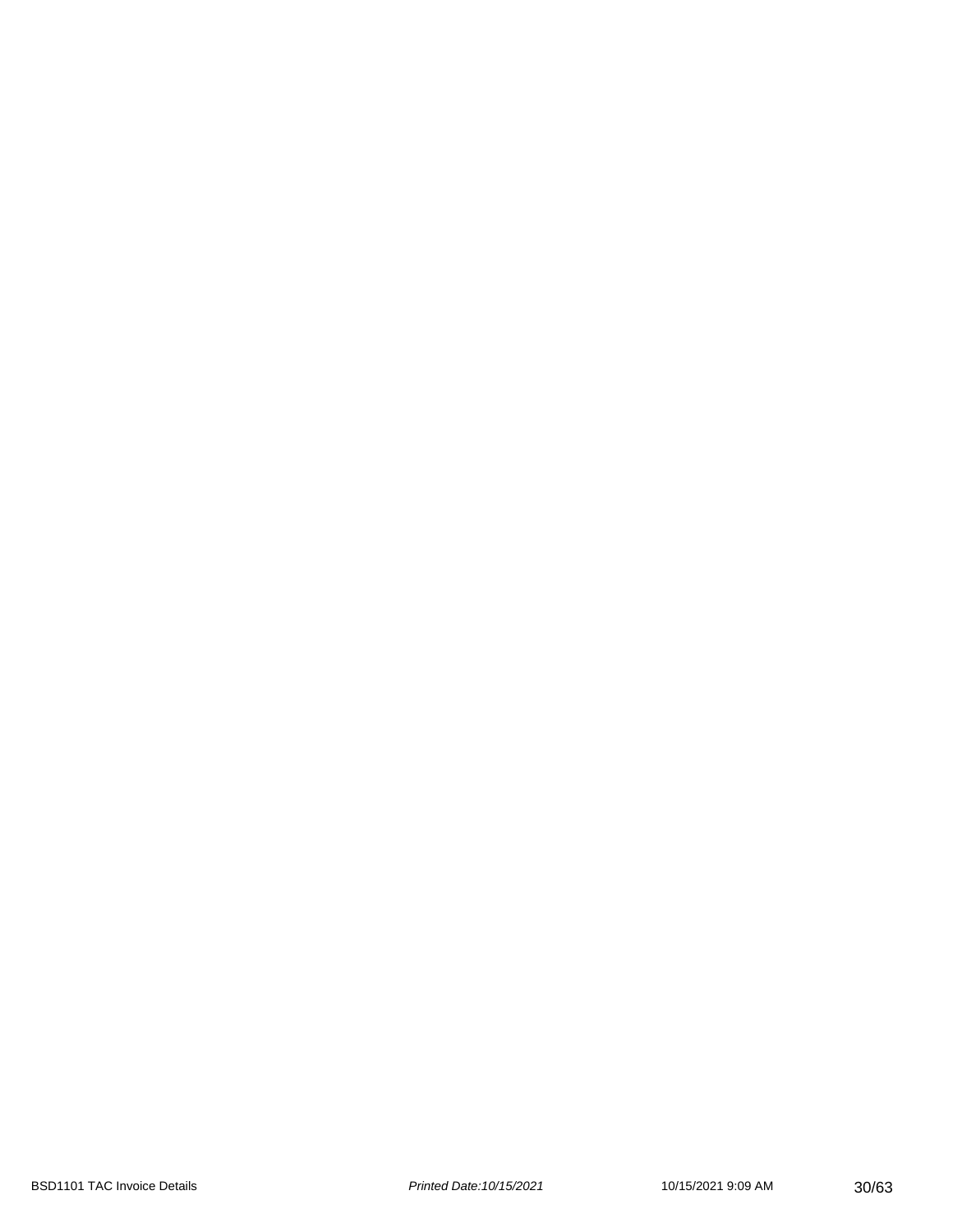

**County Guadalupe - 94**

| License<br>Primary<br>Type<br>(AIMS) | <b>Primary</b><br>Number<br>(AIMS) | <b>License   License</b><br>Type<br>(AIMS) | License<br><b>Numberl</b><br>(AIMS) | License<br><b>Number</b><br>(Legacy) | <b>Validation</b><br>Number/<br>Local Ref Id/<br><b>Registry Number</b> | \$ State Feel | Charge | \$ Sur-1 \$ Late | \$5%<br><b>Feel County</b><br>Refund | \$ Total<br><b>Amount</b> |
|--------------------------------------|------------------------------------|--------------------------------------------|-------------------------------------|--------------------------------------|-------------------------------------------------------------------------|---------------|--------|------------------|--------------------------------------|---------------------------|
|                                      |                                    | BG                                         | 105379434                           | BG992887                             | 501473                                                                  | 332.50        | 553.00 | 100.00           | 17.50                                | 1,003.00                  |
|                                      |                                    |                                            | Total                               |                                      |                                                                         | 332.50        | 553.00 | 100.00           | 17.50                                | 1,003.00                  |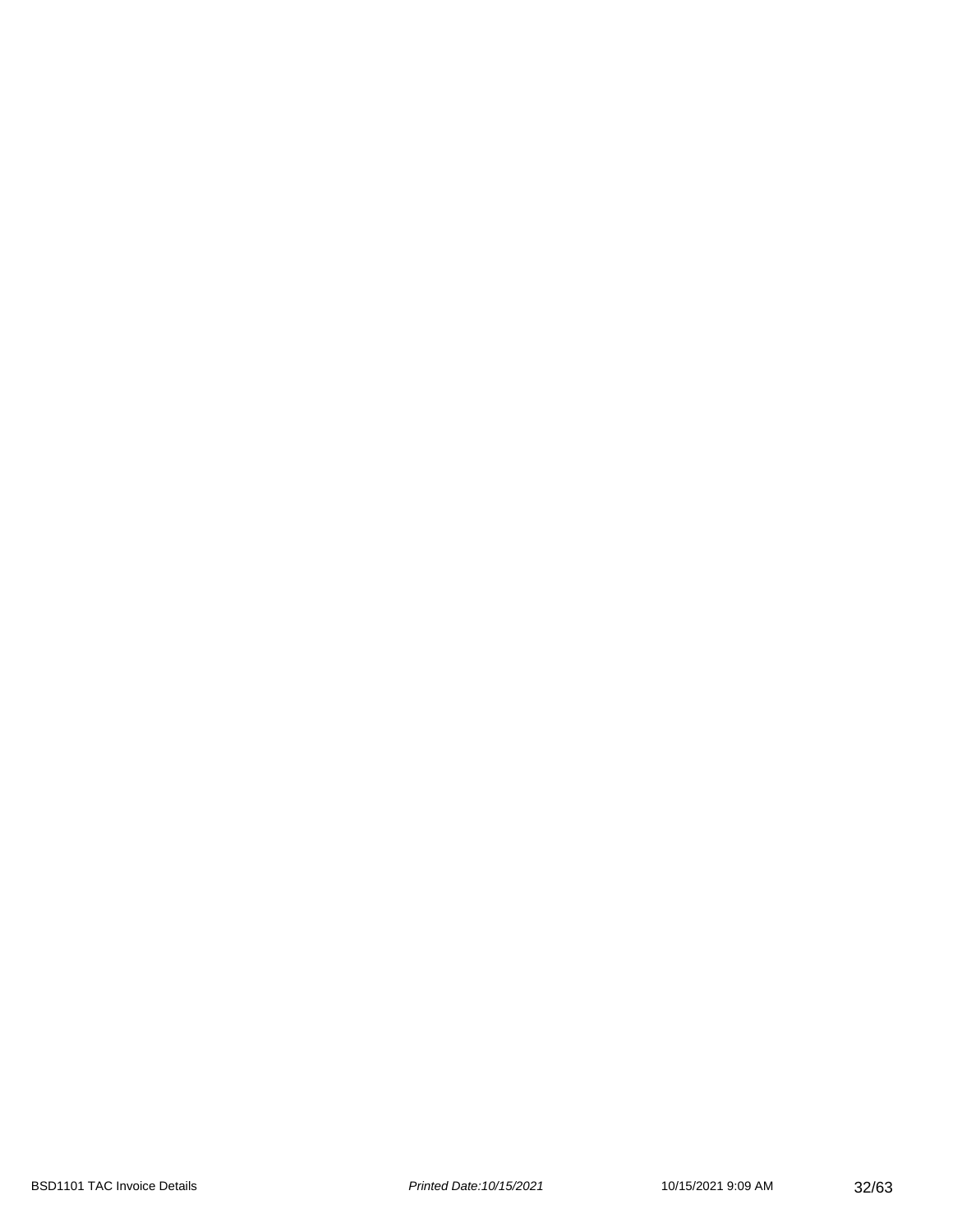

**County Hale - 95**

| License<br>Primary<br>Type<br>(AIMS) | <b>Primary</b><br><b>Number</b><br>(AIMS)I | <b>License   License</b><br>Type<br>(AIMS) | License<br><b>Number</b><br>(AIMS) | License<br><b>Number</b><br>(Legacy) | <b>Validation</b><br>Number/<br>Local Ref Id/<br><b>Registry Number</b> | \$ State Feel | Charge | \$ Sur-1 \$ Late | \$5%<br><b>Feel County</b><br>Refund | \$ Total<br><b>Amount</b> |
|--------------------------------------|--------------------------------------------|--------------------------------------------|------------------------------------|--------------------------------------|-------------------------------------------------------------------------|---------------|--------|------------------|--------------------------------------|---------------------------|
|                                      |                                            | <b>BE</b>                                  | 200034619                          |                                      | 458AIXp26Xpdlrh                                                         | 1,100.00      |        |                  | 55.00                                | 1,155.00                  |
|                                      |                                            |                                            | Total                              |                                      |                                                                         | 1,100.00      |        |                  | 55.00                                | 1,155.00                  |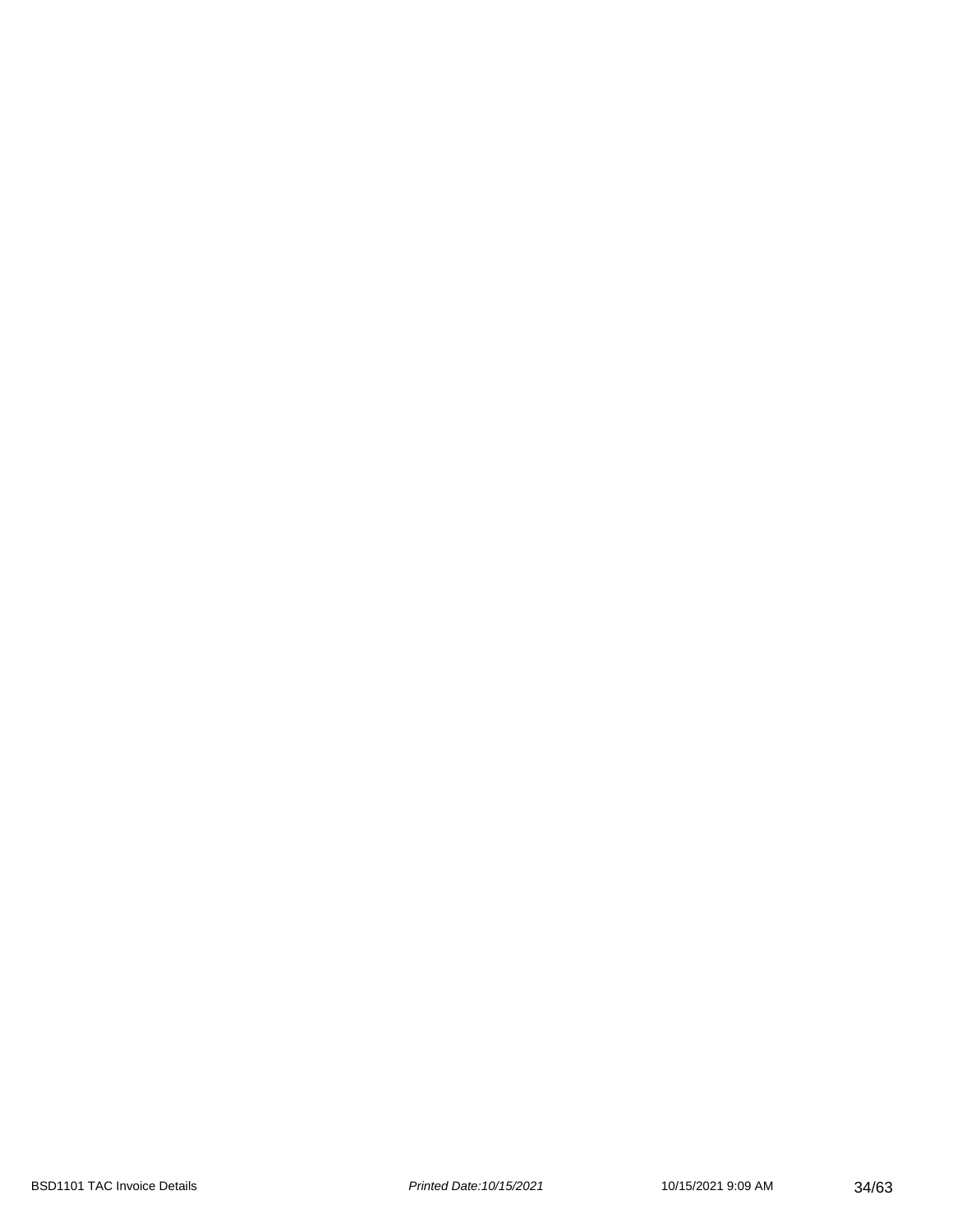

#### **TAC Invoiced Details Applications Approved during September 2021 County Harris - 101**

| License<br><b>Primary</b><br><b>Type</b><br>(AIMS) | License License<br><b>Primary</b><br><b>Number</b><br>(AIMS) | <b>Type</b><br>(AIMS) | License<br><b>Number</b><br>(AIMS) | License<br><b>Number</b><br>(Legacy) | Validation<br>Number/<br>Local Ref Id/<br><b>Registry Number</b> | \$ State Fee | \$ Sur-<br>Charge | \$ Late<br>Feel | \$5%<br>County<br>Refund | \$ Total<br><b>Amount</b> |
|----------------------------------------------------|--------------------------------------------------------------|-----------------------|------------------------------------|--------------------------------------|------------------------------------------------------------------|--------------|-------------------|-----------------|--------------------------|---------------------------|
|                                                    |                                                              |                       |                                    | BF1131999                            | 4708                                                             | 114.00       | 553.00            | 0.00            | 6.00                     | 673.00                    |
|                                                    |                                                              |                       |                                    | BG1130535                            | 10021                                                            | 1,900.00     | 553.00            | 0.00            | 100.00                   | 2,553.00                  |
|                                                    |                                                              |                       |                                    | BQ1130561                            | 10248                                                            | 114.00       | 553.00            | 0.00            | 6.00                     | 673.00                    |
|                                                    |                                                              | <b>BG</b>             | 105389079                          | BG992386                             | 100002                                                           | 1,425.00     | 553.00            | 100.00          | 75.00                    | 2,153.00                  |
|                                                    |                                                              |                       |                                    | BF991184                             | 126586                                                           | 114.00       | 553.00            | 0.00            | 6.00                     | 673.00                    |
|                                                    |                                                              | BG                    | 104380340                          | BG917790                             | 127735                                                           | 1,425.00     | 553.00            | 100.00          | 75.00                    | 2,153.00                  |
|                                                    |                                                              | <b>BG</b>             | 105319573                          | BG989332                             | 500113                                                           | 1,425.00     | 553.00            | 100.00          | 75.00                    | 2,153.00                  |
|                                                    |                                                              | BG                    | 102882421                          | BG782299                             | 500315                                                           | 1,425.00     | 553.00            | 100.00          | 75.00                    | 2,153.00                  |
|                                                    |                                                              | BG                    | 106292103                          | BG1064268                            | 500335                                                           | 1,425.00     | 553.00            | 100.00          | 75.00                    | 2,153.00                  |
|                                                    |                                                              | <b>BF</b>             | 102895632                          | BF782950                             | 500337                                                           | 114.00       | 553.00            | 100.00          | 6.00                     | 773.00                    |
|                                                    |                                                              | ВG                    | 105373270                          | BG991825                             | 500863                                                           | 1,425.00     | 553.00            | 100.00          | 75.00                    | 2,153.00                  |
| BG                                                 | 105373270                                                    |                       |                                    | BL991825                             | 500863                                                           | 475.00       | 327.00            | 100.00          | 25.00                    | 927.00                    |
|                                                    |                                                              | <b>BG</b>             | 105372919                          | BG991829                             | 500865                                                           | 1,425.00     | 553.00            | 100.00          | 75.00                    | 2,153.00                  |
|                                                    |                                                              | <b>BG</b>             | 104444464                          | BG919014                             | 501433                                                           | 1,425.00     | 553.00            | 100.00          | 75.00                    | 2,153.00                  |
|                                                    |                                                              | BQ                    | 105380684                          | BQ992350                             | 501467                                                           | 114.00       | 553.00            | 100.00          | 6.00                     | 773.00                    |
|                                                    |                                                              | BG                    | 104420470                          | BG918826                             | 501472                                                           | 1,425.00     | 553.00            | 100.00          | 75.00                    | 2,153.00                  |
|                                                    |                                                              | BQ                    | 105940644                          | BQ1036508                            | 502005                                                           | 114.00       | 553.00            | 0.00            | 6.00                     | 673.00                    |
|                                                    |                                                              | BQ                    | 100123206                          | BQ497589                             | 514915                                                           | 114.00       | 553.00            | 0.00            | 6.00                     | 673.00                    |
|                                                    |                                                              | BG                    | 106229873                          | BG1057658                            | 516433                                                           | 1,425.00     | 553.00            | 0.00            | 75.00                    | 2,053.00                  |
|                                                    |                                                              | <b>BG</b>             | 106332015                          | BG1064423                            | 517575                                                           | 1,425.00     | 553.00            | 100.00          | 75.00                    | 2,153.00                  |
|                                                    |                                                              | BG                    | 104427975                          | BG918877                             | 517664                                                           | 1,425.00     | 553.00            | 0.00            | 75.00                    | 2,053.00                  |
|                                                    |                                                              | BG                    | 103628741                          | BG850086                             | 517667                                                           | 1,425.00     | 553.00            | 0.00            | 75.00                    | 2,053.00                  |
|                                                    |                                                              | BQ                    | 100111520                          | BQ134930                             | 517669                                                           | 114.00       | 553.00            | 0.00            | 6.00                     | 673.00                    |
|                                                    |                                                              | BQ                    | 100047695                          | BQ135243                             | 517669                                                           | 114.00       | 553.00            | 0.00            | 6.00                     | 673.00                    |
|                                                    |                                                              | BQ                    | 100121593                          | BQ148533                             | 517669                                                           | 114.00       | 553.00            | 0.00            | 6.00                     | 673.00                    |
|                                                    |                                                              | BQ                    | 100062003                          | BQ160932                             | 517669                                                           | 114.00       | 553.00            | 0.00            | 6.00                     | 673.00                    |
|                                                    |                                                              | BQ                    | 100047078                          | BQ165426                             | 517669                                                           | 114.00       | 553.00            | 0.00            | 6.00                     | 673.00                    |
|                                                    |                                                              | BQ                    | 100051128                          | BQ171004                             | 517669                                                           | 114.00       | 553.00            | 0.00            | 6.00                     | 673.00                    |
|                                                    |                                                              | BQ                    | 100064870                          | BQ178827                             | 517669                                                           | 114.00       | 553.00            | 0.00            | 6.00                     | 673.00                    |
|                                                    |                                                              | BQ                    | 100106512                          | BQ187966                             | 517669                                                           | 114.00       | 553.00            | 0.00            | 6.00                     | 673.00                    |
|                                                    |                                                              | BQ                    | 100069376                          | BQ195760                             | 517669                                                           | 114.00       | 553.00            | 0.00            | 6.00                     | 673.00                    |
|                                                    |                                                              | BQ                    | 100074830                          | BQ208507                             | 517669                                                           | 114.00       | 553.00            | 0.00            | 6.00                     | 673.00                    |
|                                                    |                                                              | BQ                    | 100111727                          | BQ208686                             | 517669                                                           | 114.00       | 553.00            | 0.00            | 6.00                     | 673.00                    |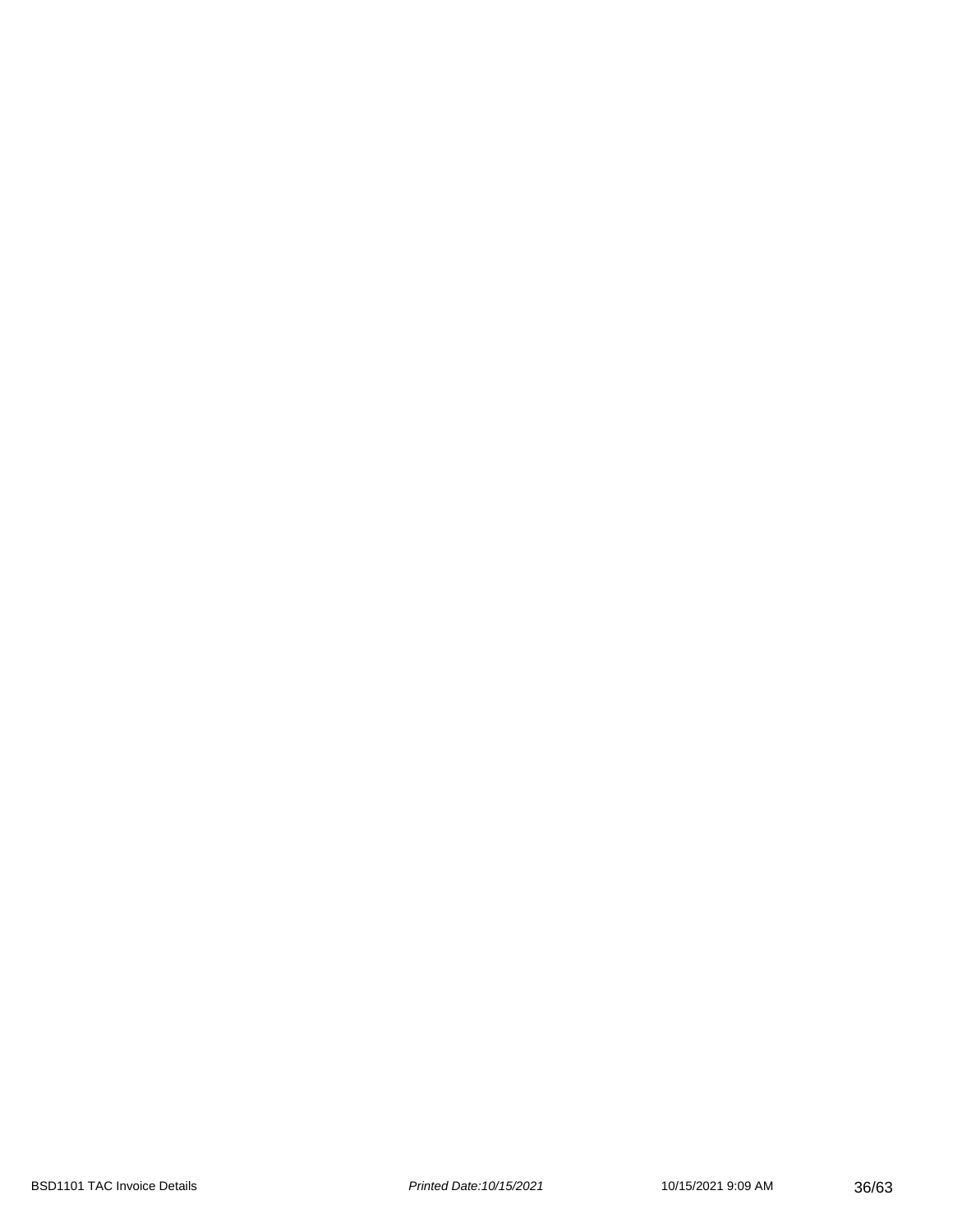| License<br>Primary<br>Type<br>(AIMS) | <b>Primary</b><br><b>Number</b><br>(AIMS) | License   License  <br><b>Type</b><br>(AIMS) | License<br><b>Number</b><br>(AIMS) | License<br><b>Number</b><br>(Legacy) | <b>Validation</b><br>Number/<br>Local Ref Id/<br><b>Registry Number</b> | \$ State Fee | \$ Sur-<br>Charge  | \$ Late<br>Feel | \$5%<br>County<br>Refund | \$ Total<br>Amount |
|--------------------------------------|-------------------------------------------|----------------------------------------------|------------------------------------|--------------------------------------|-------------------------------------------------------------------------|--------------|--------------------|-----------------|--------------------------|--------------------|
|                                      |                                           | <b>BQ</b>                                    | 100078768                          | BQ229442                             | 517669                                                                  | 114.00       | 553.00             | 0.00            | 6.00                     | 673.00             |
|                                      |                                           | BQ                                           | 100085427                          | BQ229538                             | 517669                                                                  | 114.00       | 553.00             | 0.00            | 6.00                     | 673.00             |
|                                      |                                           | BQ                                           | 100123922                          | BQ230336                             | 517669                                                                  | 114.00       | 553.00             | 0.00            | 6.00                     | 673.00             |
|                                      |                                           | BQ                                           | 100047599                          | BQ296668                             | 517669                                                                  | 114.00       | 553.00             | 0.00            | 6.00                     | 673.00             |
|                                      |                                           | BQ                                           | 101125747                          | BQ617322                             | 517669                                                                  | 114.00       | 553.00             | 0.00            | 6.00                     | 673.00             |
|                                      |                                           | BQ.                                          | 101125792                          | BQ617329                             | 517669                                                                  | 114.00       | 553.00             | 0.00            | 6.00                     | 673.00             |
|                                      |                                           | BQ                                           | 101167135                          | BQ621545                             | 517669                                                                  | 114.00       | 553.00             | 0.00            | 6.00                     | 673.00             |
|                                      |                                           | BQ                                           | 101179450                          | BQ625272                             | 517669                                                                  | 114.00       | 553.00             | 0.00            | 6.00                     | 673.00             |
|                                      |                                           | <b>BG</b>                                    | 105360300                          | BG991450                             | 517696                                                                  | 1,425.00     | 553.00             | 100.00          | 75.00                    | 2,153.00           |
|                                      |                                           | BQ                                           | 106342235                          | BQ1065104                            | 517697                                                                  | 114.00       | 553.00             | 100.00          | 6.00                     | 773.00             |
|                                      |                                           |                                              | Total                              |                                      |                                                                         | 25,403.00    | 23,553.00 1,500.00 |                 | 1,337.00                 | 51,793.00          |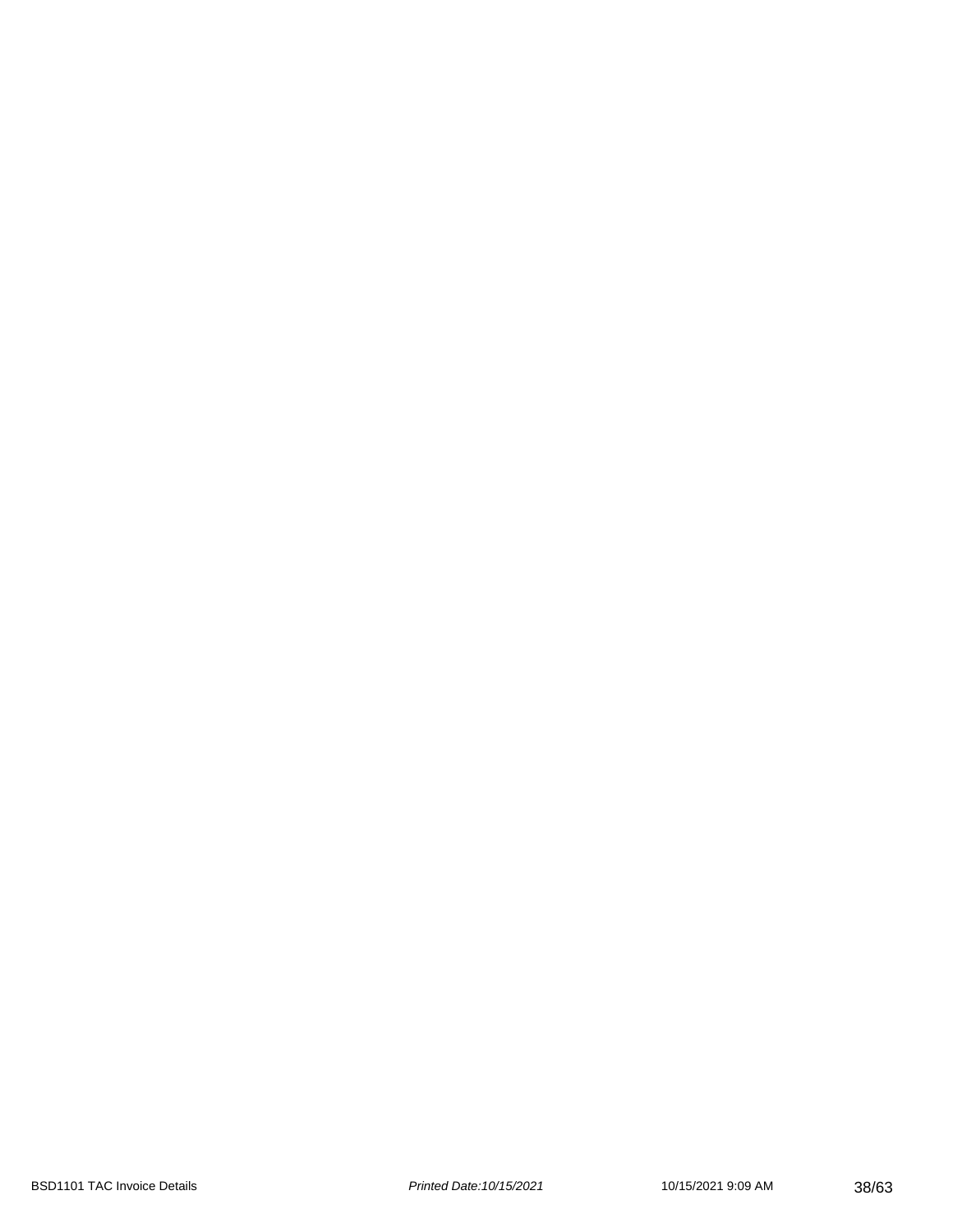

**County Hays - 105**

| License<br>Primary<br>Type<br>(AIMS) | <b>Primary</b><br>Number<br>(AIMS) | <b>License   License</b><br>Type<br>(AIMS) | License'<br><b>Numberl</b><br>(AIMS)! | License<br><b>Number</b><br>(Legacy) | <b>Validation</b><br>Number/<br>Local Ref Id/<br><b>Registry Number</b> | \$ State Feel | Charge | \$ Sur-1 \$ Late | \$5%<br><b>Feel County</b><br>Refund | \$ Total<br><b>Amount</b> |
|--------------------------------------|------------------------------------|--------------------------------------------|---------------------------------------|--------------------------------------|-------------------------------------------------------------------------|---------------|--------|------------------|--------------------------------------|---------------------------|
|                                      |                                    | BG                                         |                                       | 106286985 BG1064935                  | 500873                                                                  | 332.50        | 553.00 | 100.00           | 17.50                                | 1,003.00                  |
|                                      |                                    |                                            | Total                                 |                                      |                                                                         | 332.50        | 553.00 | 100.00           | 17.50                                | 1,003.00                  |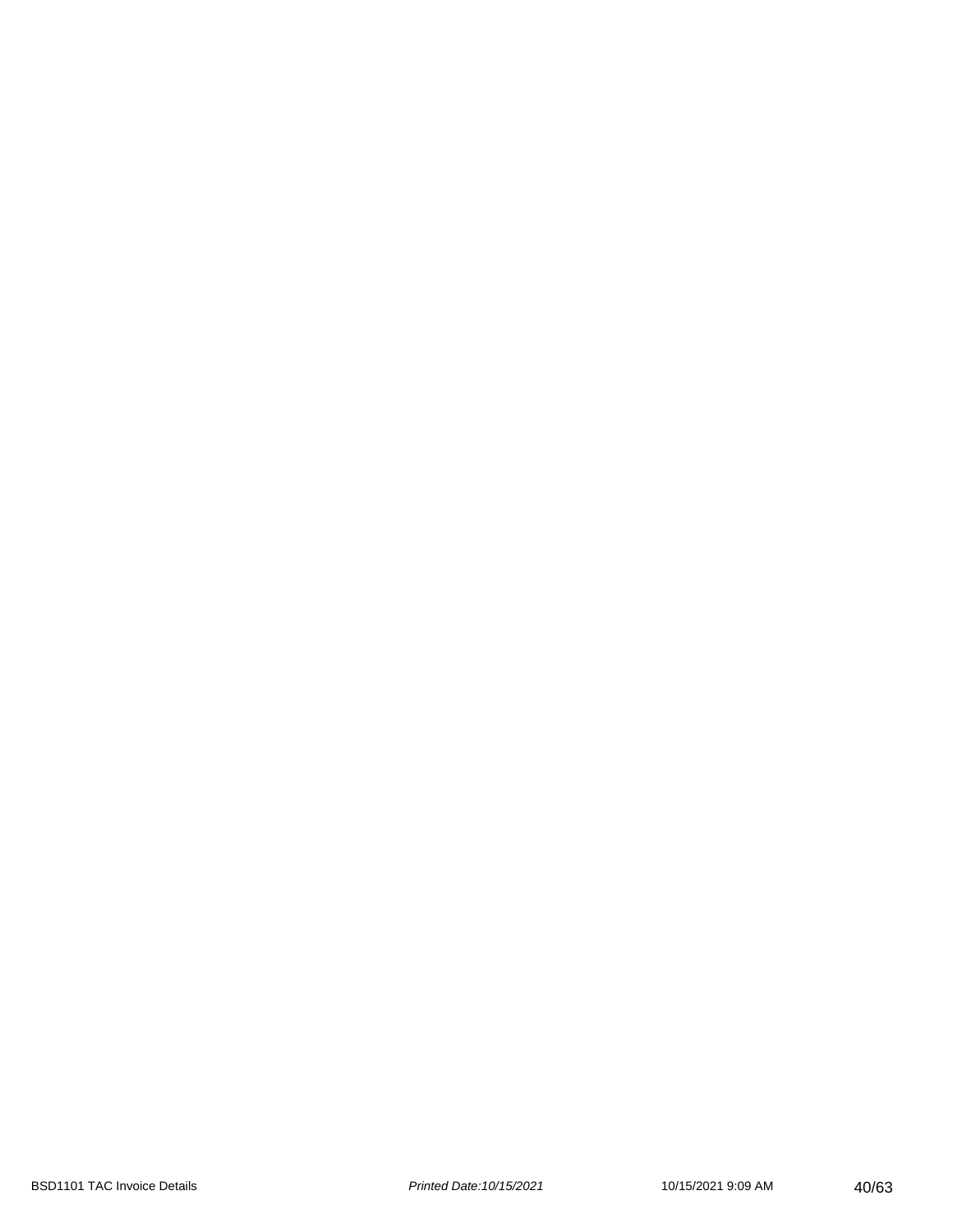

**County Jefferson - 123**

| License<br>Primary<br>Type<br>(AIMS) | <b>Primary</b><br><b>Number</b><br>(AIMS) | License License<br><b>Type</b><br>(AIMS) | License<br><b>Number</b><br>(AIMS) | License<br><b>Number</b><br>(Legacy) | <b>Validation</b><br>Number/<br>Local Ref Id/<br><b>Registry Number</b> | \$ State Feel | Charge | \$ Sur-1 \$ Late | \$5%<br><b>Feel County</b><br>Refund | \$ Total<br><b>Amount</b> |
|--------------------------------------|-------------------------------------------|------------------------------------------|------------------------------------|--------------------------------------|-------------------------------------------------------------------------|---------------|--------|------------------|--------------------------------------|---------------------------|
|                                      |                                           |                                          |                                    | BF1130720                            | 10393                                                                   | 114.00        | 553.00 | 0.00             | 6.00                                 | 673.00                    |
|                                      |                                           |                                          | Total                              |                                      |                                                                         | 114.00        | 553.00 | 0.00             | 6.00                                 | 673.00                    |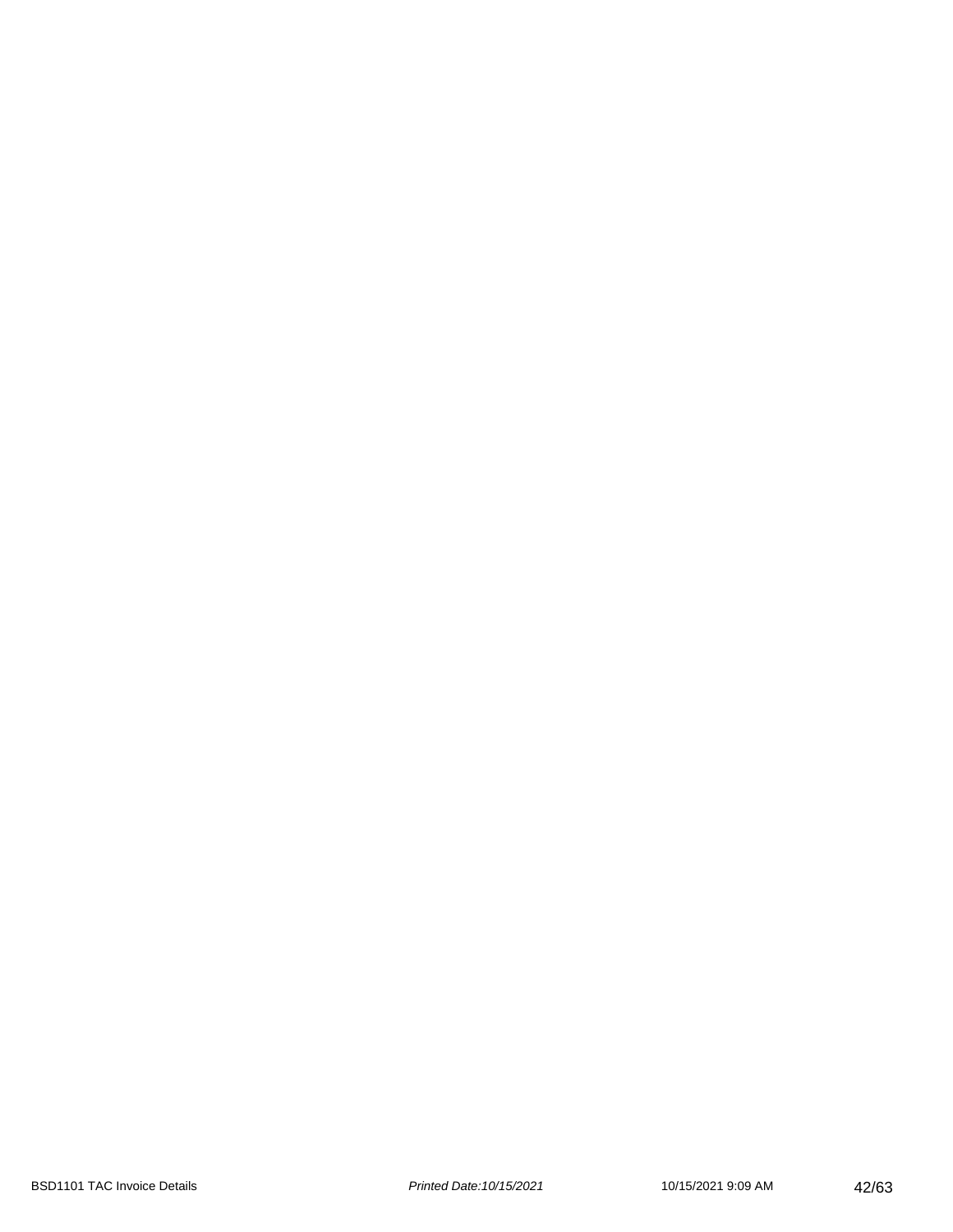

**County La Salle - 142**

| License<br>Primary<br>Type<br>(AIMS) | <b>Primary</b><br><b>Number</b><br>(AIMS) | <b>License   License</b><br>Type<br>(AIMS) | License<br><b>Number</b><br>(AIMS) | License<br><b>Number</b><br>(Legacy) | <b>Validation</b><br>Number/<br>Local Ref Id/<br><b>Registry Number</b> | \$ State Feel | Charge | \$ Sur-1 \$ Late | \$5%<br><b>Feel County</b><br>Refund | \$ Total<br><b>Amount</b> |
|--------------------------------------|-------------------------------------------|--------------------------------------------|------------------------------------|--------------------------------------|-------------------------------------------------------------------------|---------------|--------|------------------|--------------------------------------|---------------------------|
|                                      |                                           |                                            |                                    | BF1065594                            | 127633                                                                  | 114.00        | 553.00 | 0.00             | 6.00                                 | 673.00                    |
|                                      |                                           |                                            | Total                              |                                      |                                                                         | 114.00        | 553.00 | 0.00             | 6.00                                 | 673.00                    |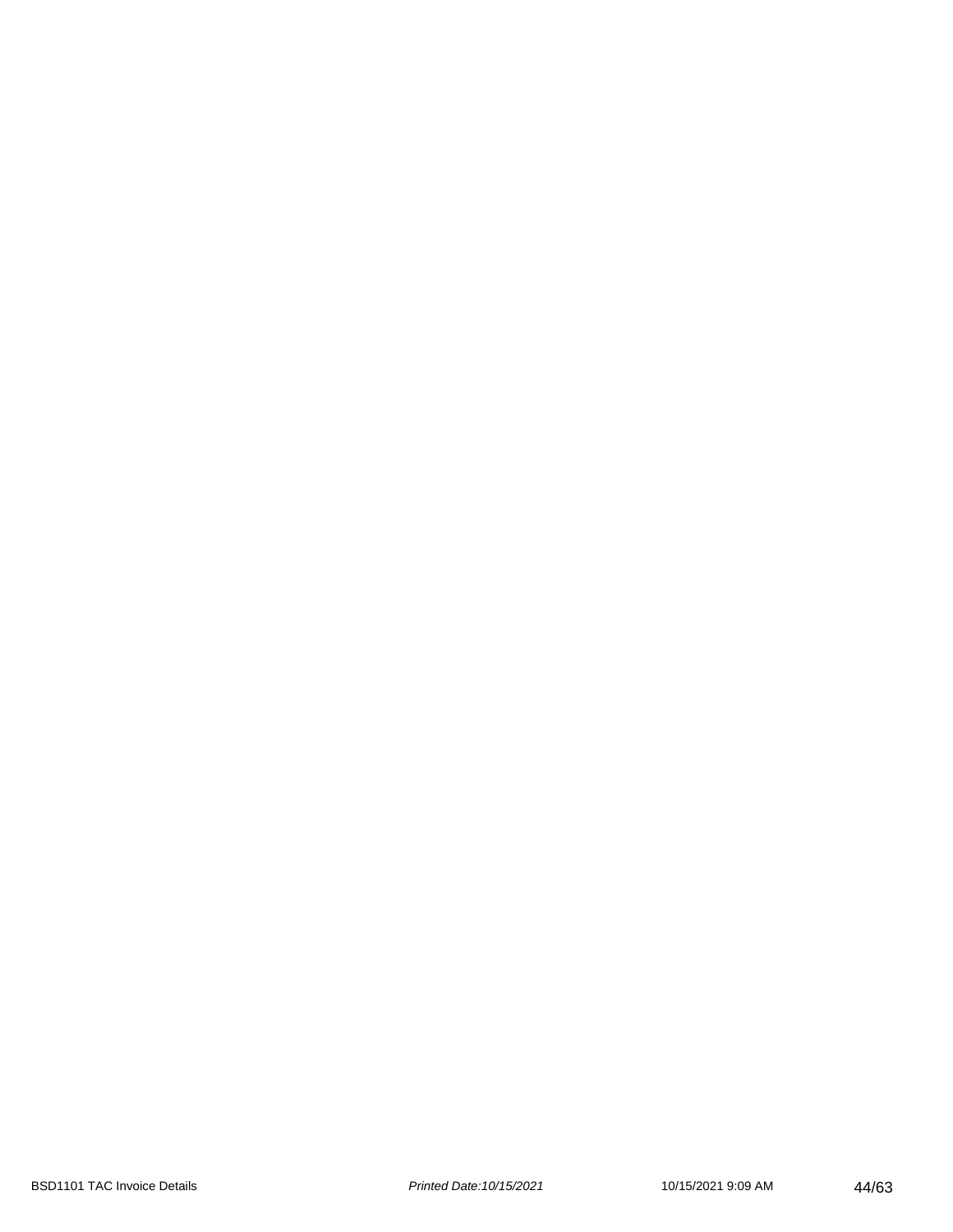

**County Liberty - 146**

| License<br>Primary<br>Type<br>(AIMS) | Primary<br><b>Number</b><br>(AIMS) | License License<br>Type<br>(AIMS) | License<br><b>Number</b><br>(AIMS) | License<br><b>Number</b><br>(Legacy) | <b>Validation</b><br>Number/<br>Local Ref Id/<br><b>Registry Number</b> | \$ State Feel | Charge | \$ Sur-1 \$ Late | \$5%<br><b>Feel County</b><br>Refund | \$ Total<br><b>Amount</b> |
|--------------------------------------|------------------------------------|-----------------------------------|------------------------------------|--------------------------------------|-------------------------------------------------------------------------|---------------|--------|------------------|--------------------------------------|---------------------------|
|                                      |                                    | <b>BG</b>                         |                                    | 106283563 BG1063830                  | 517698                                                                  | 332.50        | 553.00 | 100.00           | 17.50                                | 1,003.00                  |
|                                      |                                    |                                   | Total                              |                                      |                                                                         | 332.50        | 553.00 | 100.00           | 17.50                                | 1,003.00                  |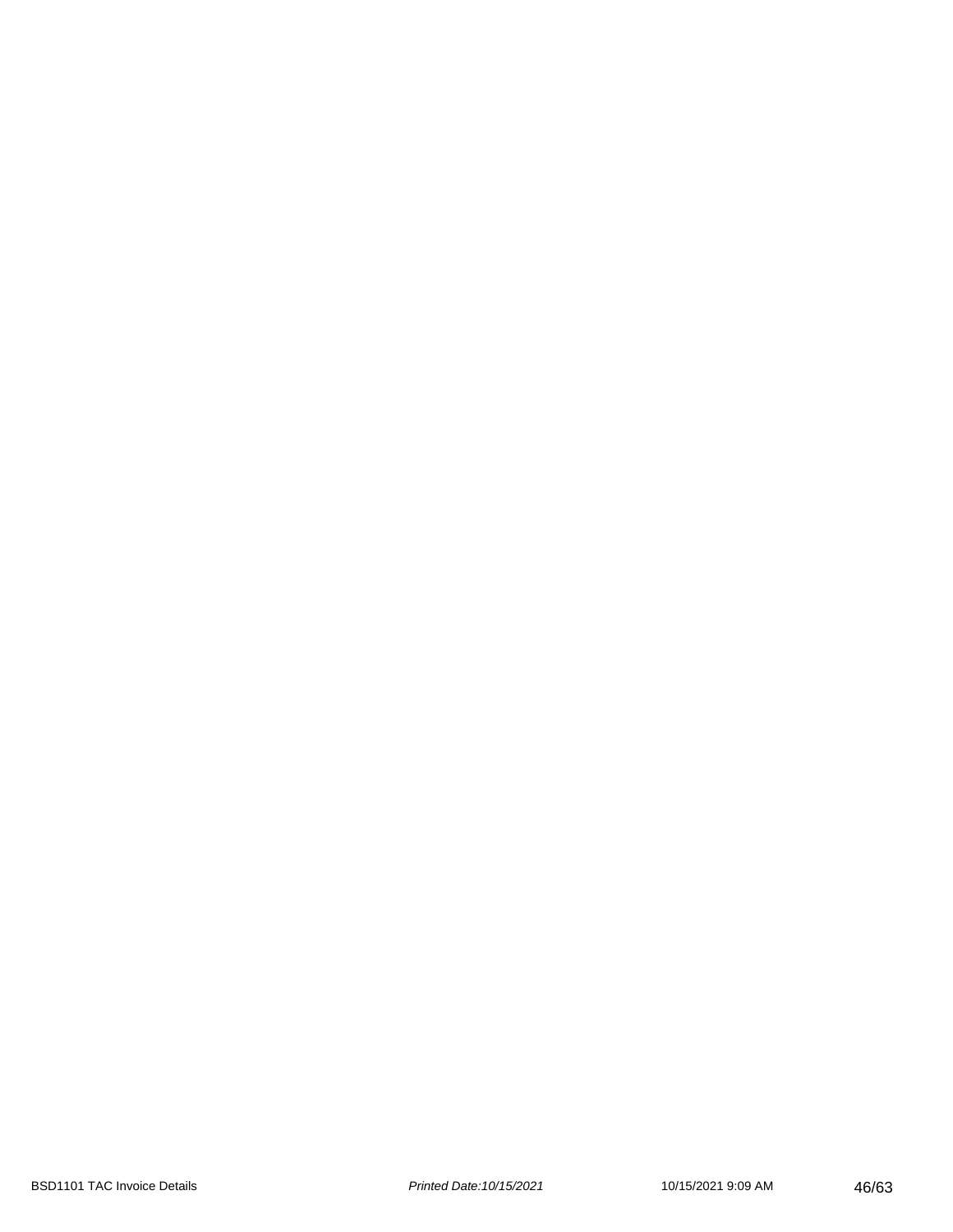

**County Limestone - 147**

| License<br>Primary<br>Type<br>(AIMS) | <b>Primary</b><br><b>Number</b><br>(AIMS) | <b>License   License</b><br>Type<br>(AIMS) | License<br><b>Number</b><br>(AIMS) | License<br><b>Number</b><br>(Legacy) | <b>Validation</b><br>Number/<br>Local Ref Id/<br><b>Registry Number</b> | \$ State Feel | Charge | \$ Sur-1 \$ Late | \$5%<br><b>Feel County</b><br>Refund | \$ Total<br><b>Amount</b> |
|--------------------------------------|-------------------------------------------|--------------------------------------------|------------------------------------|--------------------------------------|-------------------------------------------------------------------------|---------------|--------|------------------|--------------------------------------|---------------------------|
|                                      |                                           | BG                                         | 104456297                          | BG919010                             | 127717                                                                  | 332.50        | 553.00 | 0.00             | 17.50                                | 903.00                    |
|                                      |                                           |                                            | Total                              |                                      |                                                                         | 332.50        | 553.00 | 0.00             | 17.50                                | 903.00                    |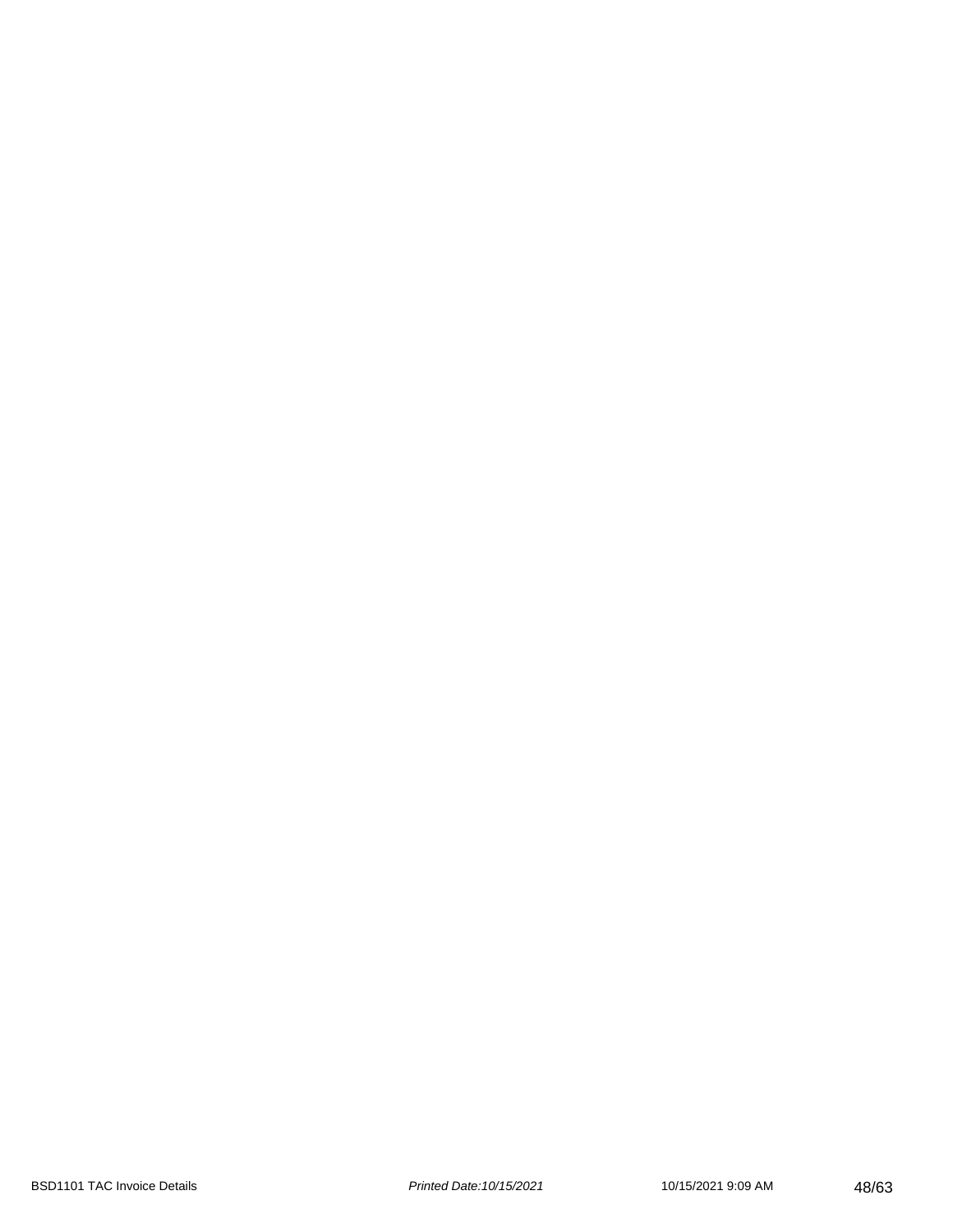

**County Live Oak - 149**

| License<br>Primary<br>Type<br>(AIMS) | <b>Primary</b><br>Number<br>(AIMS) | License   License  <br>Type<br>(AIMS) | License<br><b>Number</b><br>(AIMS) | License<br><b>Number</b><br>(Legacy) | <b>Validation</b><br>Number/<br>Local Ref Id/<br><b>Registry Number</b> | \$ State Feel | Charge | \$ Sur-1 \$ Late | \$5%<br><b>Feel County</b><br>Refund | \$ Total<br><b>Amount</b> |
|--------------------------------------|------------------------------------|---------------------------------------|------------------------------------|--------------------------------------|-------------------------------------------------------------------------|---------------|--------|------------------|--------------------------------------|---------------------------|
|                                      |                                    | <b>BQ</b>                             | 100074858                          | BQ438466                             | 100001                                                                  | 114.00        | 553.00 | 100.00 l         | 6.00                                 | 773.00                    |
|                                      |                                    |                                       | Total                              |                                      |                                                                         | 114.00        | 553.00 | 100.00           | 6.00                                 | 773.00                    |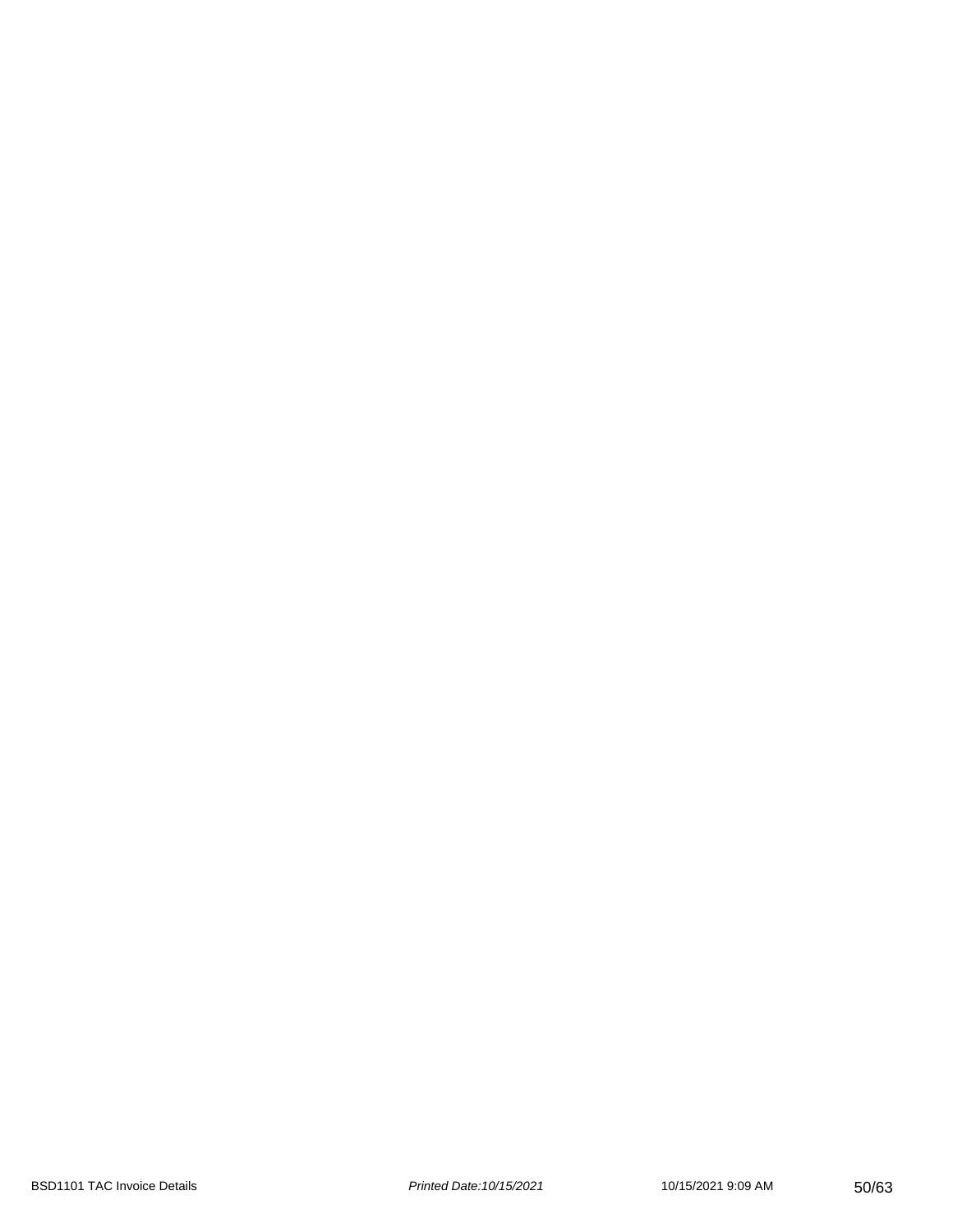

TEXAS ALCOHOLIC<br>BEVERAGE COMMISSION

#### **TAC Invoiced Details Applications Approved during September 2021 County Montgomery - 170**

| License<br>Primary<br>Type<br>(AIMS) | <b>Primary</b><br><b>Number</b><br>(AIMS) | License   License  <br>Type<br>(AIMS) | License!<br><b>Number</b><br>(AIMS) | License<br><b>Number</b><br>(Legacy) | <b>Validation</b><br>Number/<br>Local Ref Id/<br><b>Registry Number</b> | \$ State Fee | <b>Charge</b> | \$ Sur-1 \$ Late<br>Feel | \$5%<br>County<br>Refund | \$ Total<br><b>Amount</b> |
|--------------------------------------|-------------------------------------------|---------------------------------------|-------------------------------------|--------------------------------------|-------------------------------------------------------------------------|--------------|---------------|--------------------------|--------------------------|---------------------------|
|                                      |                                           | <b>BG</b>                             | 105307232                           | BG992121                             | 501075                                                                  | 332.50       | 553.00        | 100.00                   | 17.50                    | 1,003.00                  |
|                                      |                                           | <b>BQ</b>                             | 103637334                           | BQ847334                             | 515334                                                                  | 114.00       | 553.00        | 0.00                     | 6.00                     | 673.00                    |
|                                      |                                           |                                       | Total                               |                                      |                                                                         | 446.50       | 1,106.00      | 100.00                   | 23.50                    | 1,676.00                  |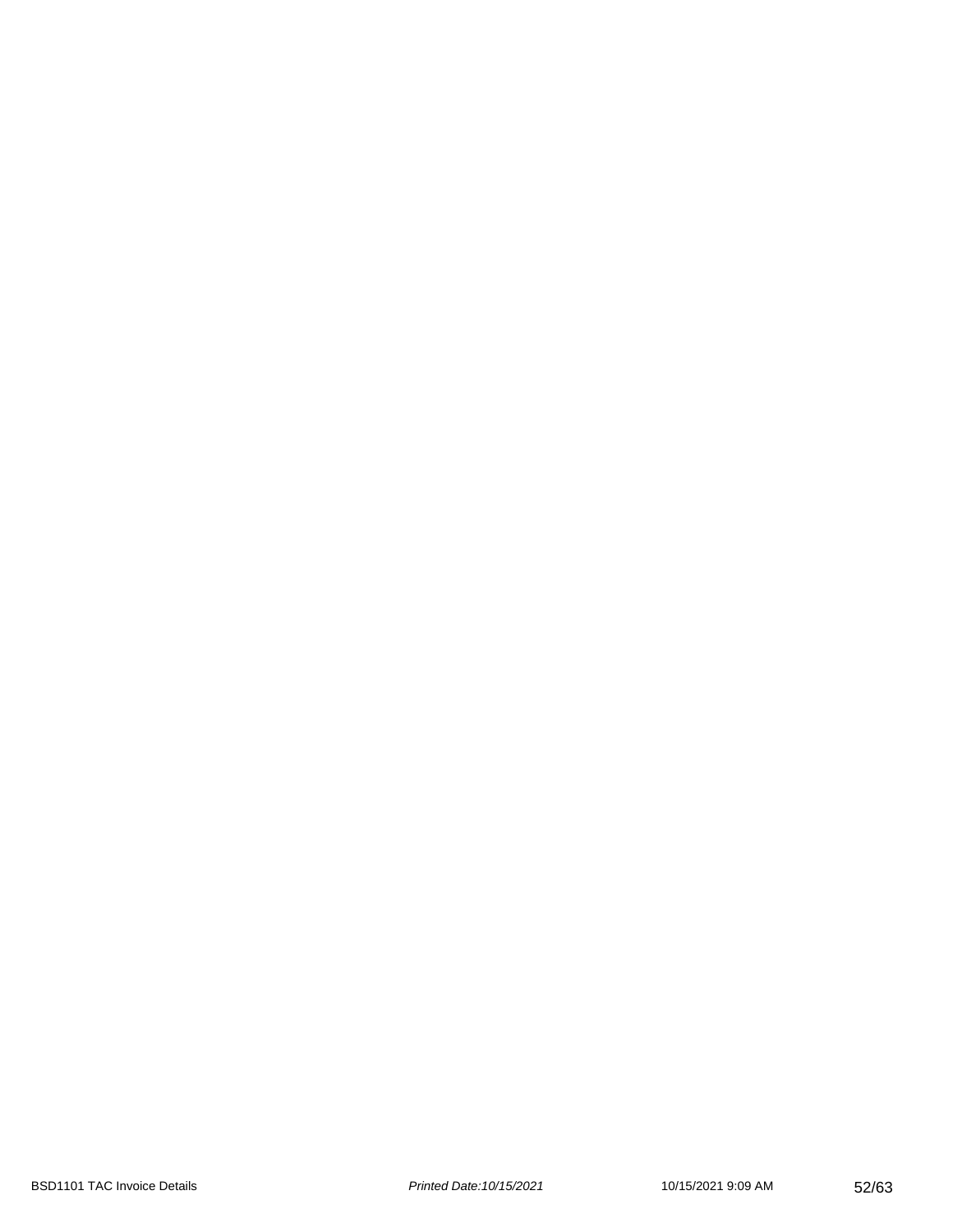

**County Palo Pinto - 182**

| License<br>Primary<br>Type<br>(AIMS) | <b>Primary</b><br><b>Number</b><br>(AIMS) | <b>License   License</b><br>Type<br>(AIMS) | License<br><b>Number</b><br>(AIMS) | License<br><b>Number</b><br>(Legacy) | <b>Validation</b><br>Number/<br>Local Ref Id/<br><b>Registry Number</b> | \$ State Feel | Charge | \$ Sur-1 \$ Late | \$5%<br><b>Feel County</b><br>Refund | \$ Total<br><b>Amount</b> |
|--------------------------------------|-------------------------------------------|--------------------------------------------|------------------------------------|--------------------------------------|-------------------------------------------------------------------------|---------------|--------|------------------|--------------------------------------|---------------------------|
|                                      |                                           | <b>BE</b>                                  | 102923382                          | BE784191                             | 127607                                                                  | 285.00        | 553.00 | 0.00             | 15.00                                | 853.00                    |
|                                      |                                           |                                            | Total                              |                                      |                                                                         | 285.00        | 553.00 | 0.00             | 15.00                                | 853.00                    |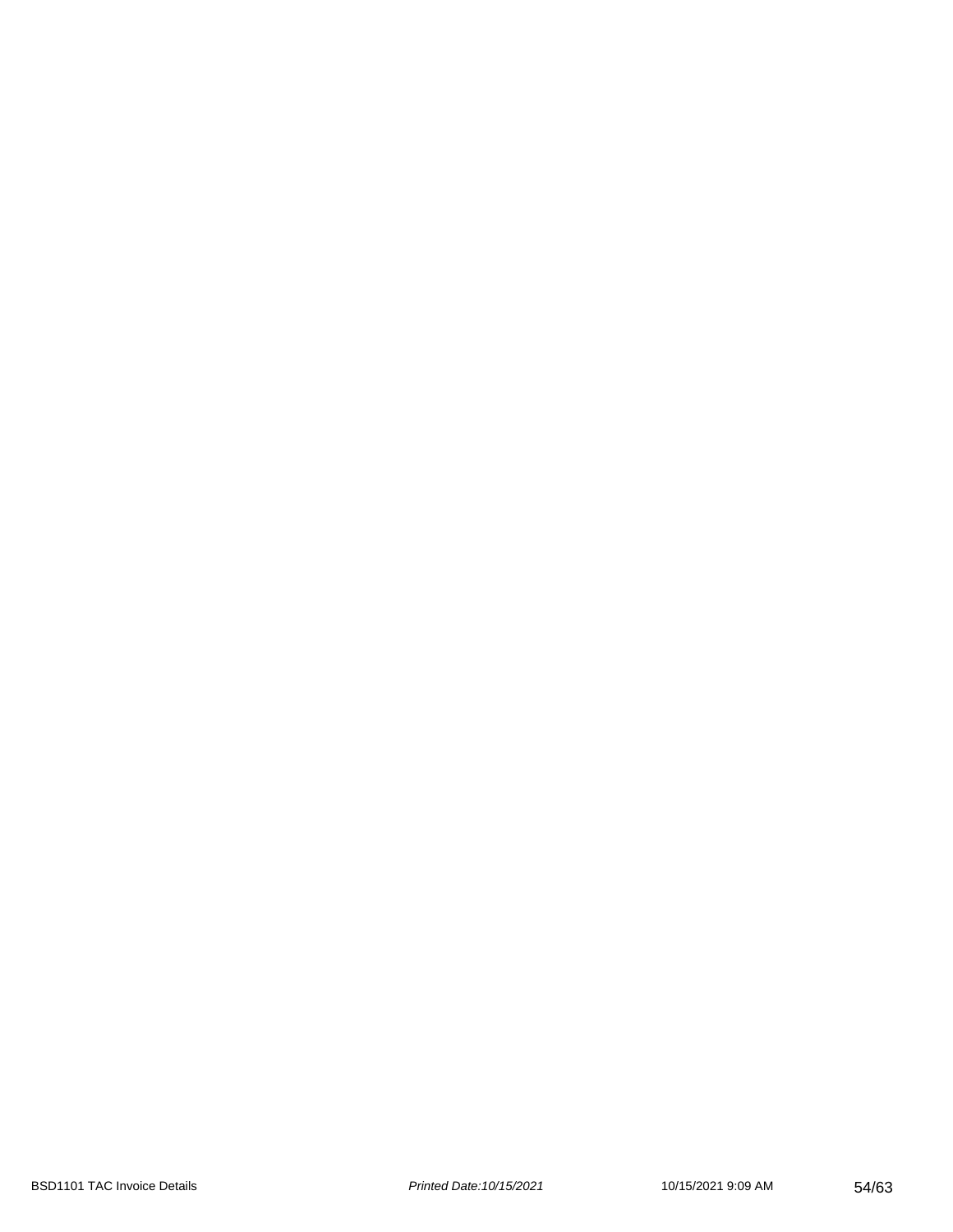

TEXAS ALCOHOLIC<br>BEVERAGE COMMISSION

#### **TAC Invoiced Details Applications Approved during September 2021 County Reeves - 195**

| License<br><b>Primary</b><br>Type<br>(AIMS) | <b>Primary</b><br><b>Number</b><br>(AIMS) | License License<br>Type<br>(AIMS) | License<br><b>Number</b><br>(AIMS) | License<br><b>Number</b><br>(Legacy) | Validation<br>Number/<br>Local Ref Id/<br><b>Registry Number</b> | \$ State Feel | <b>Charge</b> | \$ Sur-   \$ Late<br>Feel | \$5%<br>County<br>Refundl | \$ Total<br><b>Amount</b> |
|---------------------------------------------|-------------------------------------------|-----------------------------------|------------------------------------|--------------------------------------|------------------------------------------------------------------|---------------|---------------|---------------------------|---------------------------|---------------------------|
|                                             |                                           | <b>BG</b>                         | 104436449                          | BG916676                             | 126500                                                           | 332.50        | 553.00        | 100.00                    | 17.50                     | 1,003.00                  |
| <b>BG</b>                                   | 104436449                                 |                                   |                                    | BL916676                             | 126500                                                           | 475.00        | 327.00        | 100.00                    | 25.00                     | 927.00                    |
|                                             |                                           | <b>BG</b>                         | 104473071                          | BG918888                             | 127658                                                           | 332.50        | 553.00        | 0.00                      | 17.50                     | 903.00                    |
|                                             |                                           |                                   | Total                              |                                      |                                                                  | 1,140.00      | 1,433.00      | 200.00                    | 60.00                     | 2,833.00                  |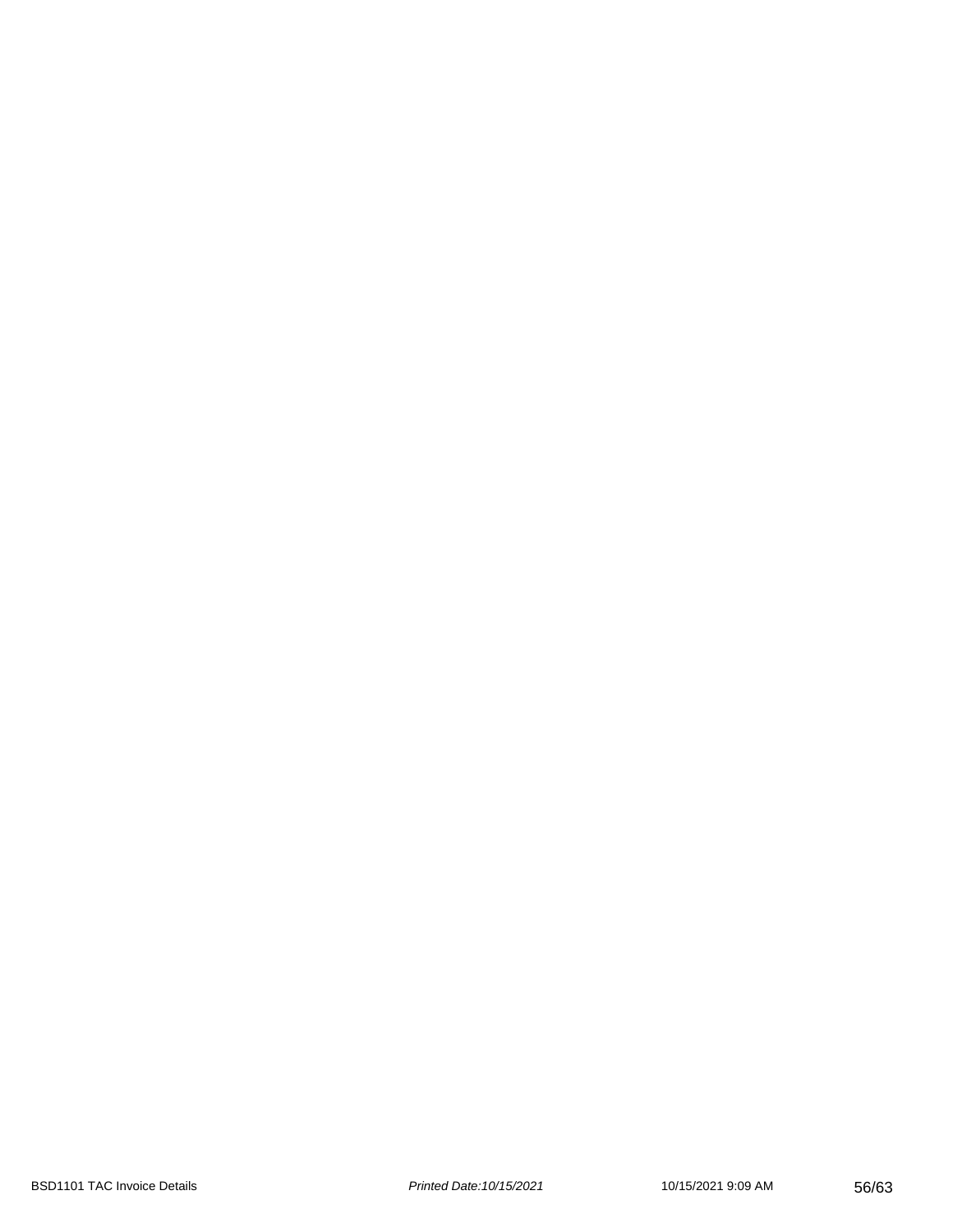

#### **TAC Invoiced Details Applications Approved during September 2021 County Tarrant - 220**

| License<br>Primary<br>Type<br>(AIMS) | <b>Primary</b><br><b>Number</b><br>(AIMS) | <b>Licensel License</b><br>Type<br>(AIMS) | License<br><b>Number</b><br>(AIMS) | License<br><b>Number</b><br>(Legacy) | <b>Validation</b><br>Number/<br>Local Ref Id/<br><b>Registry Number</b> | \$ State Fee | \$ Sur-I<br><b>Charge</b> | \$ Late<br>Feel | \$5%<br>County<br>Refund | \$ Total<br>Amount |
|--------------------------------------|-------------------------------------------|-------------------------------------------|------------------------------------|--------------------------------------|-------------------------------------------------------------------------|--------------|---------------------------|-----------------|--------------------------|--------------------|
|                                      |                                           |                                           |                                    | BF884761                             | 64                                                                      | 114.00       | 553.00                    | 0.00            | 6.00                     | 673.00             |
|                                      |                                           | <b>BG</b>                                 | 105753637                          | BG1024899                            | 131737                                                                  | 1,425.00     | 553.00                    | 0.00            | 75.00                    | 2,053.00           |
| <b>BG</b>                            | 105753637                                 |                                           |                                    | BL1024899                            | 131737                                                                  | 475.00       | 327.00                    | 0.00            | 25.00                    | 827.00             |
|                                      |                                           | BQ                                        | 100050955                          | BQ161766                             | 517669                                                                  | 114.00       | 553.00                    | 0.00            | 6.00                     | 673.00             |
|                                      |                                           | BQ                                        | 100105952                          | BQ205325                             | 517669                                                                  | 114.00       | 553.00                    | 0.00            | 6.00                     | 673.00             |
|                                      |                                           | BQ                                        | 100095439                          | BQ297756                             | 517669                                                                  | 114.00       | 553.00                    | 0.00            | 6.00                     | 673.00             |
|                                      |                                           | BQ                                        | 100122351                          | BQ564143                             | 517669                                                                  | 114.00       | 553.00                    | 0.00            | 6.00                     | 673.00             |
|                                      |                                           | <b>BQ</b>                                 | 100067330                          | BQ570037                             | 517669                                                                  | 114.00       | 553.00                    | 0.00            | 6.00                     | 673.00             |
|                                      |                                           | BQ                                        | 102033398                          | BQ712125                             | 517669                                                                  | 114.00       | 553.00                    | 0.00            | 6.00                     | 673.00             |
|                                      |                                           |                                           | <b>Total</b>                       |                                      |                                                                         | 2,698.00     | 4,751.00                  | 0.00            | 142.00                   | 7,591.00           |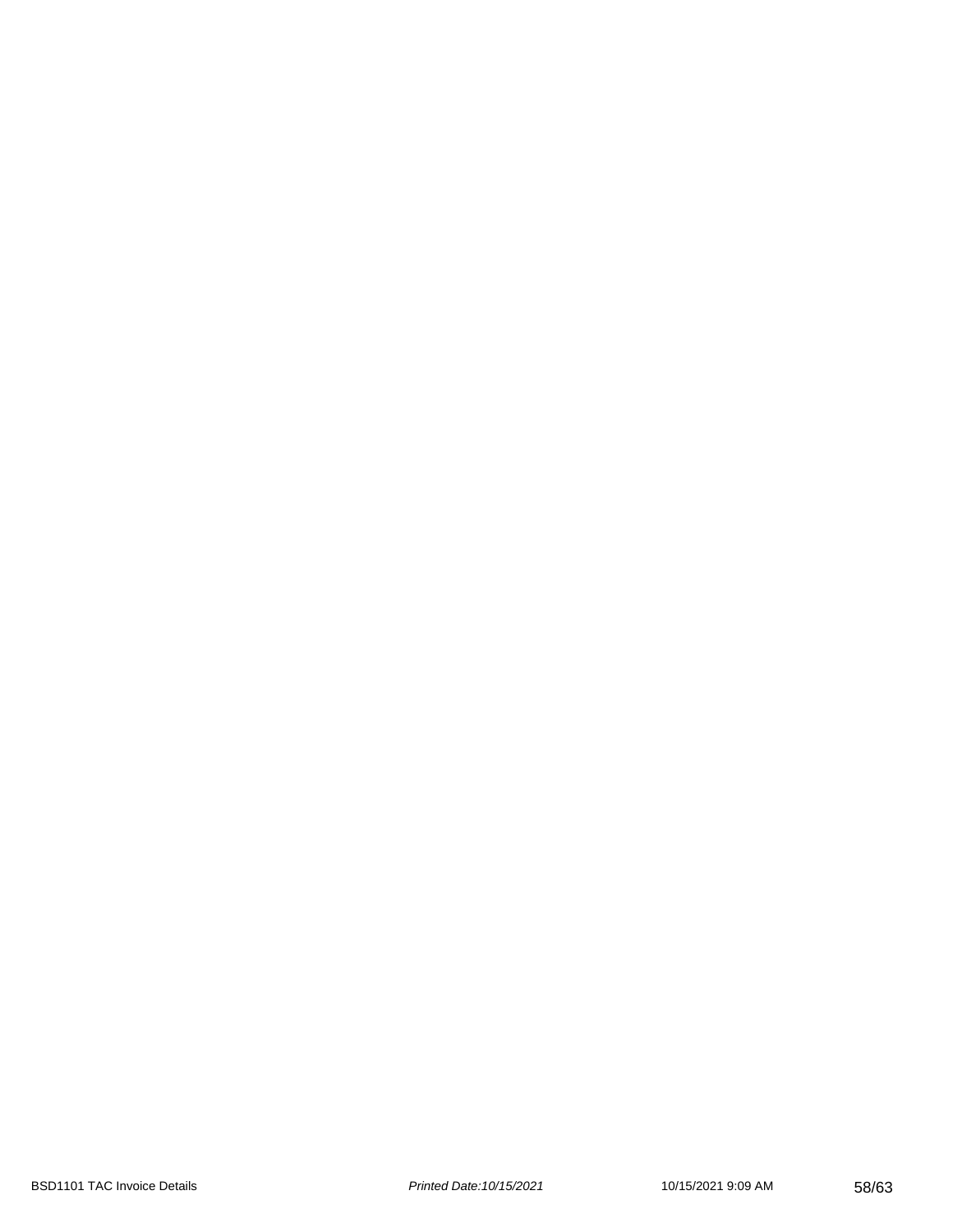

# TEXAS ALCOHOLIC<br>BEVERAGE COMMISSION

#### **TAC Invoiced Details Applications Approved during September 2021 County Travis - 227**

| License<br>Primary<br>Type<br>(AIMS) | <b>Primary</b><br><b>Number</b><br>(AIMS) | Licensel License I<br>Type<br>(AIMS) | License <sup>®</sup><br><b>Number</b><br>(AIMS) | License<br><b>Number</b><br>(Legacy) | Validation<br>Number/<br>Local Ref Id/<br><b>Registry Number</b> | \$ State Fee | <b>Charge</b> | \$ Sur-1 \$ Late<br>Feel | \$5%<br>l Countv<br>Refund | \$ Total<br>Amount |
|--------------------------------------|-------------------------------------------|--------------------------------------|-------------------------------------------------|--------------------------------------|------------------------------------------------------------------|--------------|---------------|--------------------------|----------------------------|--------------------|
|                                      |                                           | <b>BG</b>                            | 102891274                                       | BG783042                             | 125331                                                           | 332.50       | 553.00        | 0.00                     | 17.50                      | 903.00             |
|                                      |                                           | <b>BW</b>                            | 104497643                                       | BW924167                             | 458AIA1ks1mBWIc                                                  | 3.000.00     |               |                          | 150.00                     | 3,150.00           |
|                                      |                                           |                                      | Total                                           |                                      |                                                                  | 3.332.50     | 553.00        | 0.00                     | 167.50                     | 4,053.00           |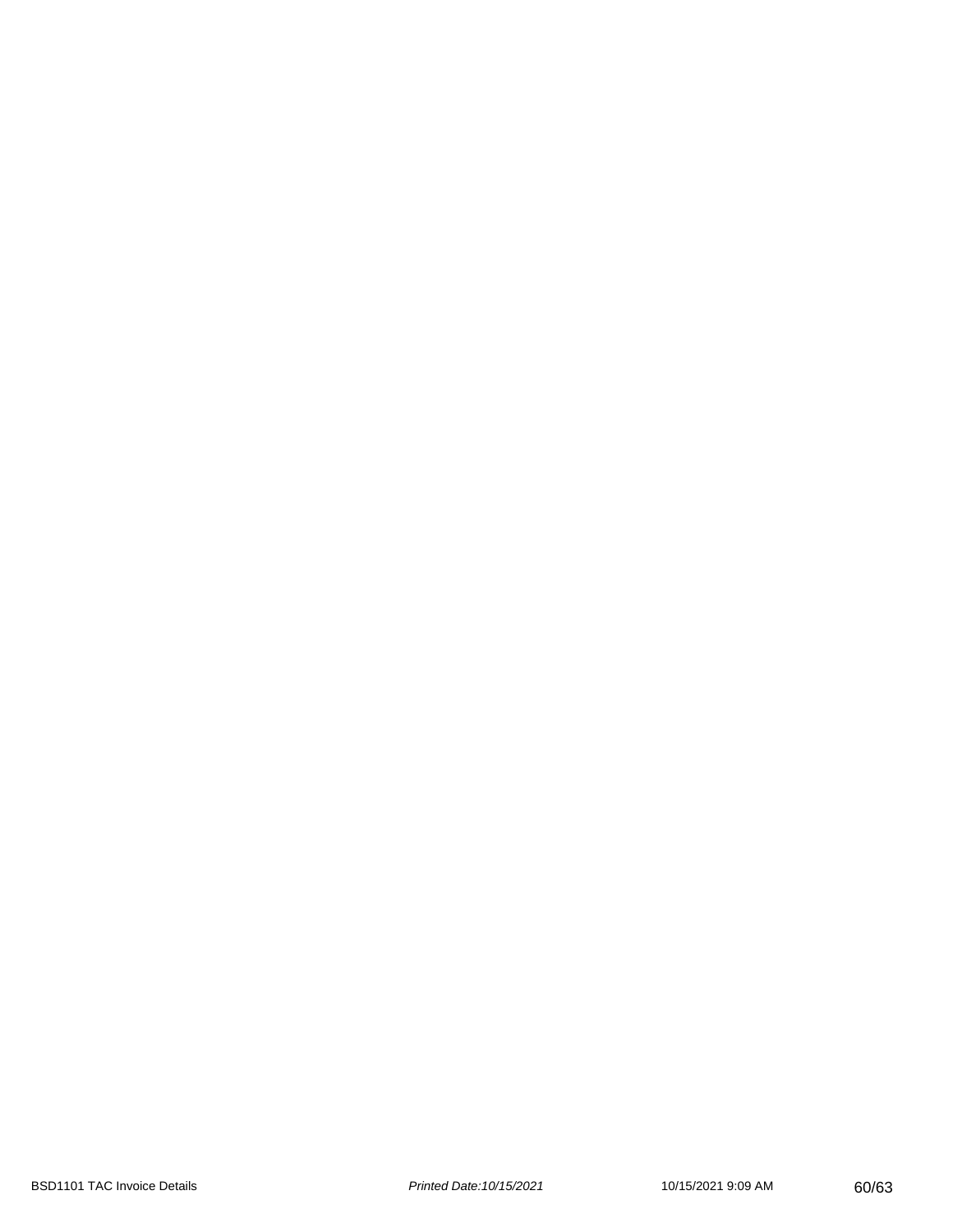

TEXAS ALCOHOLIC<br>BEVERAGE COMMISSION

#### **TAC Invoiced Details Applications Approved during September 2021 County Webb - 240**

| License<br><b>Primary</b><br>Type<br>(AIMS) | <b>Primary</b><br>Number <sup>'</sup><br>(AIMS) | License License<br>Type<br>(AIMS) | License!<br><b>Number</b><br>(AIMS) | License<br><b>Number</b><br>(Legacy) | Validation<br>Number/<br>Local Ref Id/<br><b>Registry Number</b> | \$ State Fee | Chargel  | \$ Sur-1 \$ Late<br>Feel | \$5%<br>County<br>Refundl | \$ Total<br><b>Amount</b> |
|---------------------------------------------|-------------------------------------------------|-----------------------------------|-------------------------------------|--------------------------------------|------------------------------------------------------------------|--------------|----------|--------------------------|---------------------------|---------------------------|
|                                             |                                                 | <b>BG</b>                         | 106352191                           | BG1065596                            | 100010                                                           | 332.50       | 553.00   | 100.00                   | 17.50                     | 1,003.00                  |
|                                             |                                                 | <b>BG</b>                         |                                     | 106327856 BG1064920                  | 501468                                                           | 332.50       | 553.00   | 100.00                   | 17.50                     | 1,003.00                  |
|                                             |                                                 | <b>BG</b>                         | 106170909                           | BG1051956                            | 509241                                                           | 332.50       | 553.00   | 0.00                     | 17.50                     | 903.00                    |
|                                             |                                                 |                                   | Total                               |                                      |                                                                  | 997.50       | 1,659.00 | 200.00                   | 52.50                     | 2,909.00                  |